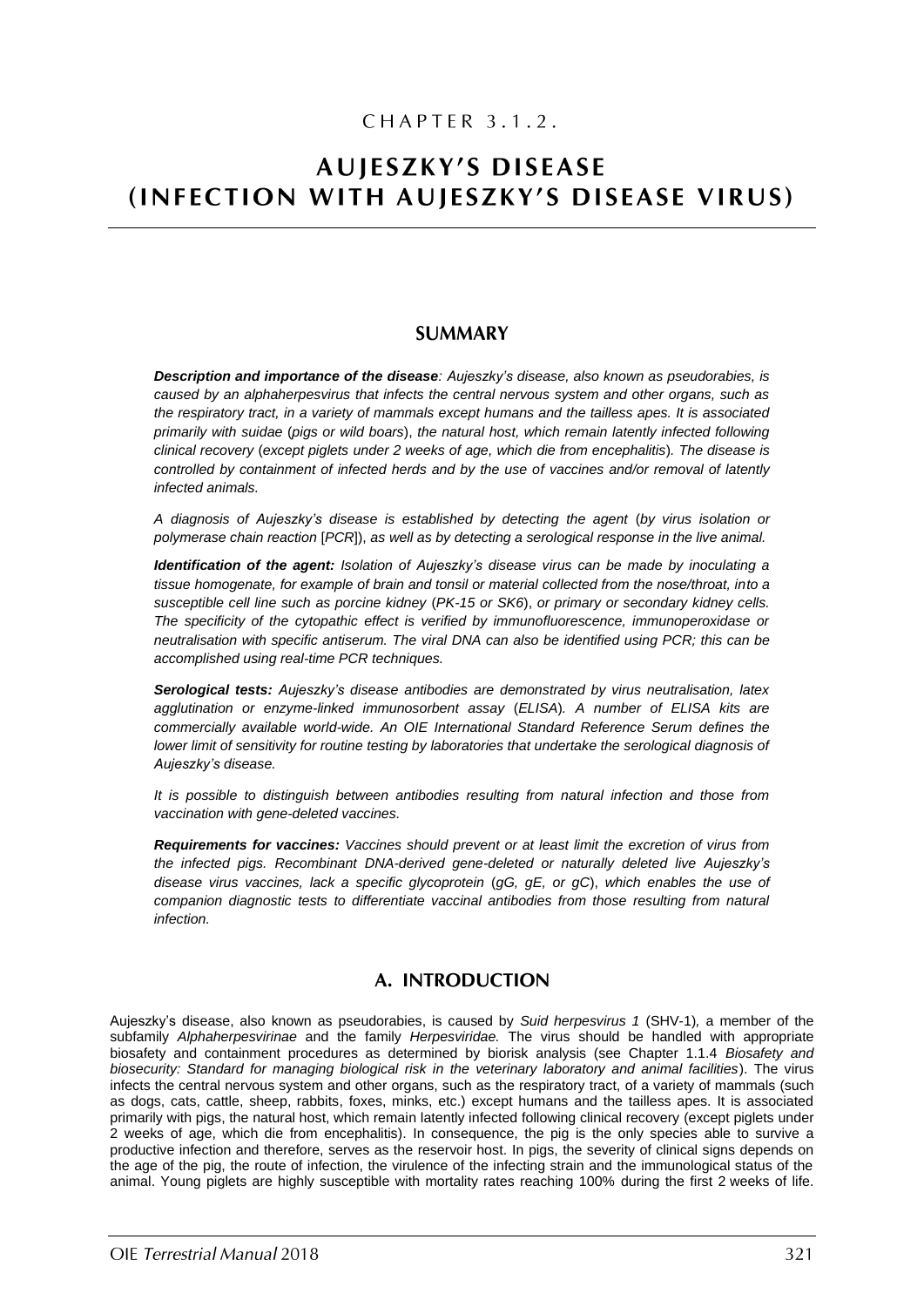These animals show signs of hyperthermia and severe neurological disorders: trembling, incoordination, ataxia, nystagmus to opisthotonos and severe epileptiform-like seizures. When pigs are older than 2 months (growerfinisher pigs), the respiratory forms become predominant with hyperthermia, anorexia, and mild to severe respiratory signs: rhinitis with sneezing and nasal discharge that may progress to pneumonia. The frequency of secondary bacterial infections is high, depending on the health status of the infected herd. In this group of pigs, the morbidity can reach 100%, but in cases of the absence of complicated secondary infections, mortality ranges from 1% to 2% (Pejsak & Truszczynski, 2006). Sows and boars primarily develop respiratory signs, but in pregnant sows, the virus can cross the placenta, infect and kill the fetuses, inducing abortion, return to oestrus, or stillborn fetuses. Virus may be found in the semen of infected boars (van Rijn *et al.,* 2004). In the other susceptible species, the disease is fatal, the predominant sign being intense pruritus causing the animal to gnaw or scratch part of the body, usually head or hind quarters, until great tissue destruction is caused. For that reason, the disease was named "mad-itch" in the past.

Focal necrotic and encephalomyelitis lesions occur in the cerebrum, cerebellum, adrenals and other viscera such as lungs, liver or spleen. In fetuses or very young piglets, white spots on liver are highly suggestive of their infection by the virus. Intranuclear lesions are frequently found in several tissues.

Aujeszky's disease is endemic in many parts of the world, but several countries have successfully completed eradication programmes, e.g. the United States of America, Canada, New Zealand and many Member States of the European Union.

The disease is controlled by containment of infected herds and by the use of vaccines or removal of latently infected animals (Pejsak & Truszczynski, 2006). Stamping out has been or is used in several countries usually when the infected farms are small or when the threat to neighbouring farms is very high in free countries.

Whereas isolation of the Aujeszky's disease virus or detection of the viral genome by the polymerase chain reaction (PCR) are used for diagnosis in the case of lethal forms of Aujeszky's disease or clinical disease in pigs, serological tests are required for diagnosis of latent infections and after the disappearance of the clinical signs. Affected animals except suids, do not live long enough to produce any marked serological response. Serological tests are the tests to be used to detect subclinically or latently infected pigs, especially in the case of qualification of the health status of the animals for international trade or other purposes.

# **B. DIAGNOSTIC TECHNIQUES**

| <b>Method</b>                            | <b>Purpose</b>                             |                                                                     |                                          |                                      |                                                |                                                                               |
|------------------------------------------|--------------------------------------------|---------------------------------------------------------------------|------------------------------------------|--------------------------------------|------------------------------------------------|-------------------------------------------------------------------------------|
|                                          | Population<br>freedom<br>from<br>infection | Individual animal<br>freedom from<br>infection prior to<br>movement | Contribute to<br>eradication<br>policies | Confirmation<br>of clinical<br>cases | Prevalence<br>of infection $-$<br>surveillance | Immune status in<br>individual animals or<br>populations post-<br>vaccination |
| Identification of the agent <sup>1</sup> |                                            |                                                                     |                                          |                                      |                                                |                                                                               |
| <b>Virus</b><br><i>isolation</i>         |                                            |                                                                     |                                          | $^{+++}$                             |                                                |                                                                               |
| Real-time<br><b>PCR</b>                  |                                            | $+$                                                                 | $+$                                      | $^{+++}$                             | $\ddot{}$                                      |                                                                               |
| Detection of immune response             |                                            |                                                                     |                                          |                                      |                                                |                                                                               |
| Latex<br>agglutination                   | $^{+++}$                                   | $^{++}$                                                             | $^{+++}$                                 | $+$                                  | $^{+++}$                                       | $^{+++}$                                                                      |
| <b>ELISA</b>                             | $^{+++}$                                   | $^{+++}$                                                            | $^{+++}$                                 | $+$                                  | $^{+++}$                                       | $^{+++}$                                                                      |
| VN                                       | $\ddot{}$                                  | $\ddot{}$                                                           | +                                        | $\ddot{}$                            | $\ddot{}$                                      | $^{++}$                                                                       |

Table 1. Test methods available for the diagnosis of Aujeszky's disease and their purpose

Key: +++ = recommended for this purpose; ++ recommended but has limitations;

 $+$  = suitable in very limited circumstances;  $-$  = not appropriate for this purpose. PCR = polymerase chain reaction; ELISA = enzyme-linked immunosorbent assay; VN = virus neutralisation.

<sup>1</sup> A combination of agent identification methods applied on the same clinical sample is recommended.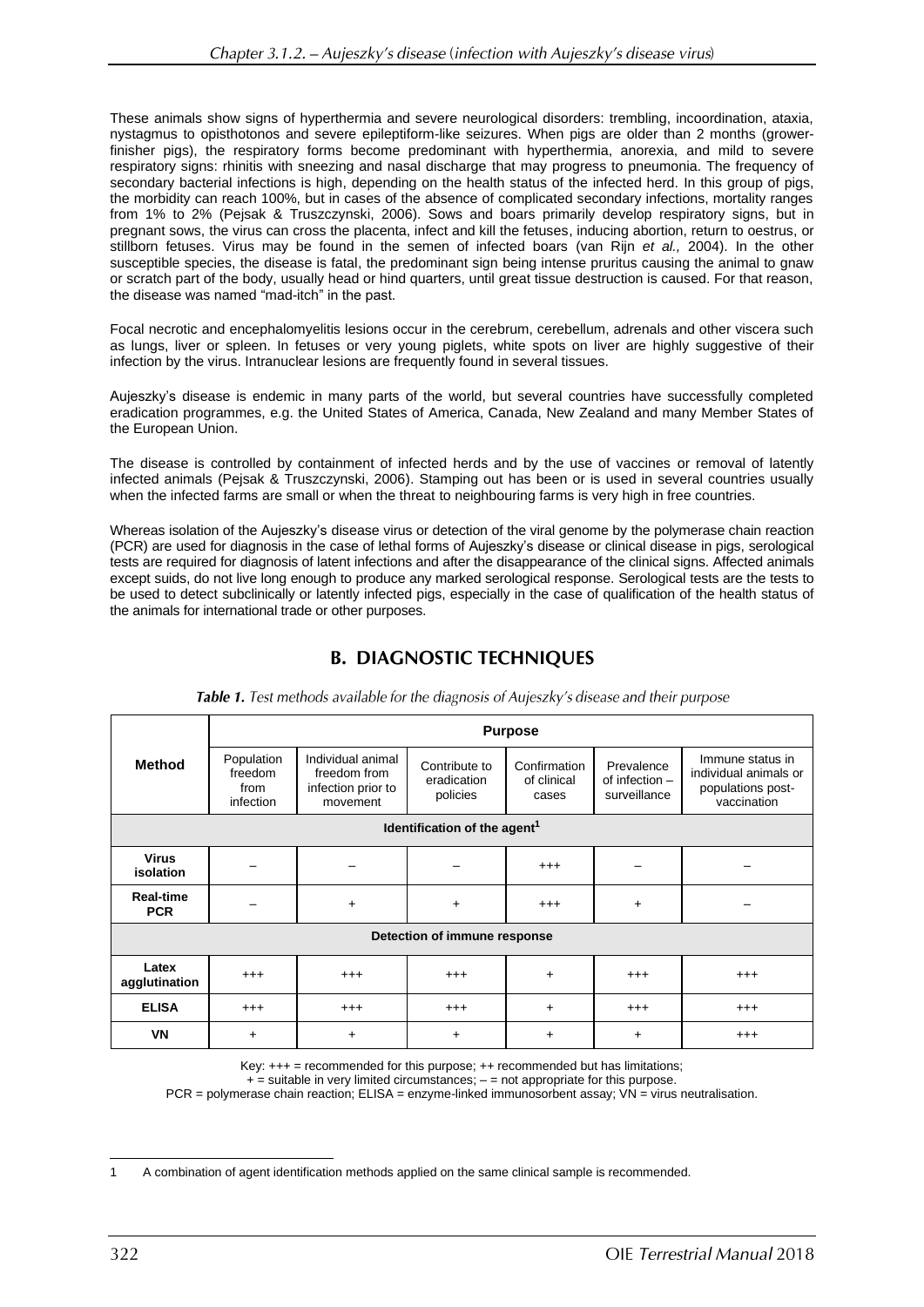#### Identification of the agent  $1.$

# 1.1. Virus isolation

The diagnosis of Aujeszky's disease can be confirmed by isolating the virus from the oro-pharyngeal fluid, nasal fluid (swabs) or tonsil swabs from living pigs, or from samples from dead pigs or following the presentation of clinical signs such as encephalitis in herbivores or carnivores. For post-mortem isolation of SHV-1, samples of brain, tonsil, and lung are the preferred specimens. In cattle, infection is usually characterised by a pruritus, in which case a sample of the corresponding section of the spinal cord may be required in order to isolate the virus. In latently infected pigs, the trigeminal ganglia is the most consistent site for virus isolation, although latent virus is usually non-infective unless reactivated, making it difficult to recover in culture.

Tissue samples are homogenised in normal saline or cell culture medium with antibiotics. The method used should be suitable for the subsequent diagnostic test. The amount of tissue homogenised should take into account a possible non-homogeneous distribution of the virus. A tissue homogenate of approximately 10% is recommended. The resulting suspension is clarified by low speed centrifugation, e.g. at 900 *g* for 10 minutes. The supernatant fluid is used to inoculate any sensitive cell culture system. Numerous types of cell line or primary cell cultures are sensitive to SHV-1, but a porcine kidney cell line (PK-15 or SK6) is generally employed. The overlay medium for the cultures should contain antibiotics (such as: 200 IU/ml penicillin; 100 µg/ml streptomycin; 100 µg/ml polymyxin; and 3 µg/ml fungizone).

SHV-1 induces a cytopathic effect (CPE) that usually appears within 24–72 hours, but cell cultures may be incubated for 5–7 days. The monolayer develops accumulations of birefringent cells, followed by complete detachment of the cell sheet. Syncytia also develop, the appearance and size of which are variable. In the absence of any obvious CPE, it is advisable to make one blind passage into further cultures. Additional evidence may be obtained by staining infected cover-slip cultures with haematoxylin and eosin to demonstrate the characteristic herpesviral acidophilic intranuclear inclusions with margination of the chromatin. Virus identity should be confirmed by immunofluorescence, immunoperoxidase, neutralisation using specific antiserum following the method described in Section B.2.1. or by PCR.

The isolation of SHV-1 makes it possible to confirm Aujeszky's disease, but failure to isolate does not guarantee freedom from infection.

# 1.2. Identification of virus by the polymerase chain reaction

The PCR can be used to identify SHV-1 genomes in secretions or organ samples. Many individual laboratories have established effective protocols, but there is as yet no internationally agreed standardised approach.

The PCR is based on the selective amplification of a specific part of the genome using two primers located at each end of the selected sequence. In a first step, the complete DNA may be isolated using standard procedures (e.g. proteinase K digestion and phenol–chloroform extraction) or commercially available DNA extraction kits. Using cycles of DNA denaturation to give single-stranded DNA templates, hybridisation of the primers, and synthesis of complementary sequences using a thermostable DNA polymerase, the target sequence can be amplified up to 10<sup>6</sup>-fold. The primers must be designed to amplify a sequence conserved among SHV-1 strains, for example parts of the gB or gD genes that code for essential glycoproteins have been used (Mengeling *et al*., 1992; Van Rijn *et al*., 2004; Yoon *et al*., 2006). Real-time PCRs have been developed that can differentiate gE-deleted vaccine viruses from wild-type virus based on the specific detection of gB and gE genes (Ma *et al*., 2008; Wernike *et al*., 2014).

The amplified product may be identified from its molecular weight as determined by migration in agarose gel, with further confirmation where possible by sequencing the amplified product. More recent techniques include the use of fluorescent probes linked to an exonuclease action and real-time monitoring of the evolution of product, enabling simultaneous amplification and confirmation of the template DNA thus increasing the rapidity and specificity of the PCR assays.

In all cases, the main advantage of PCR, when compared with conventional virus isolation techniques, is its rapidity; with the most modern equipment, the entire process of identification and confirmation can be completed within one day. However, because of the nature of the test, many precautions need to be taken to avoid contamination of samples with extraneous DNA from previous tests or from general environmental contamination in the laboratory (see Chapter 1.1.9 *Tests for sterility and freedom from*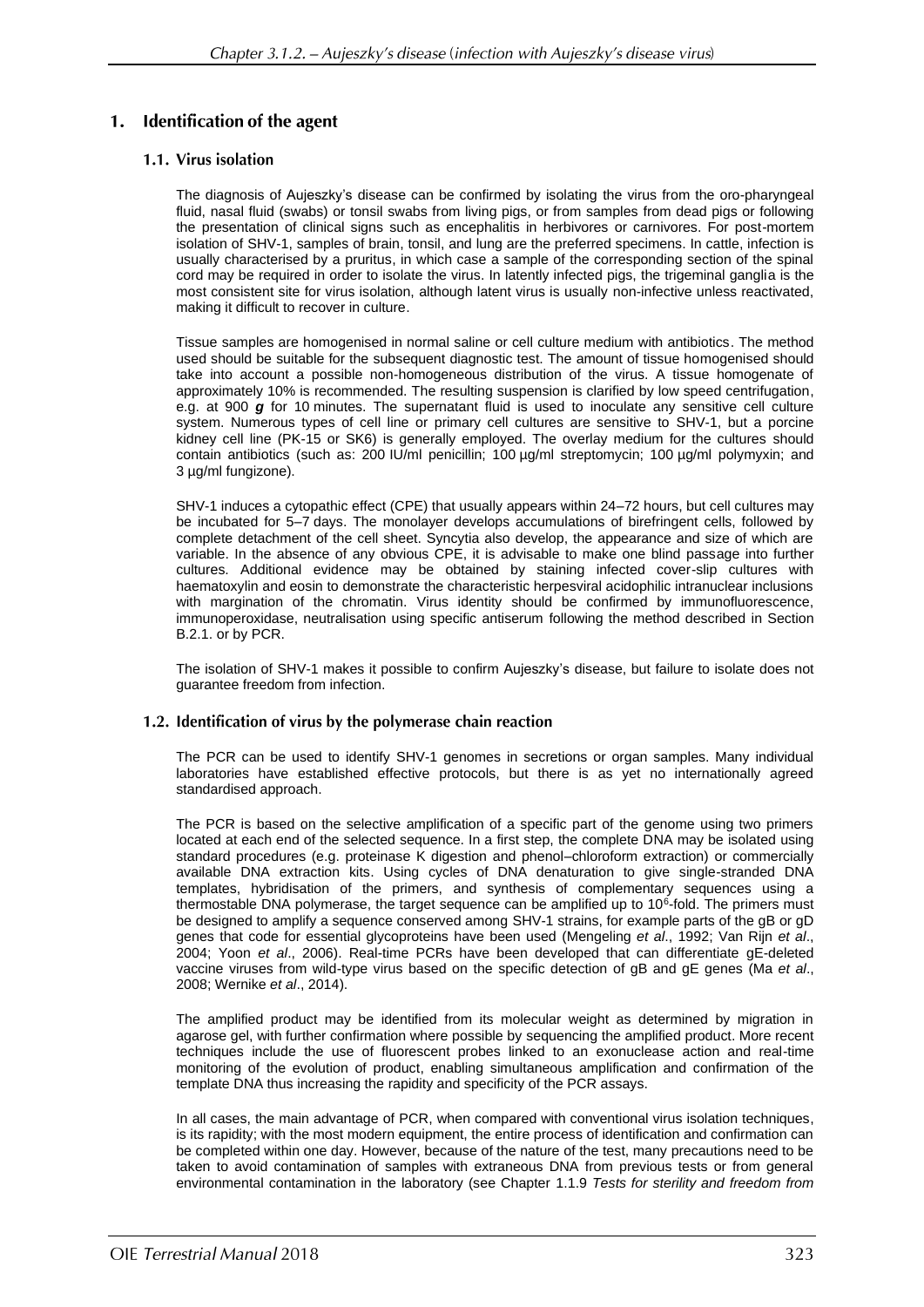*contamination of biological materials intended for veterinary use*). This may limit the value of the test for many laboratories unless care is taken to avoid DNA carry-over contamination. The use of an internal control is recommended so as to avoid false-negative results by ensuring adequate efficiency of DNA extraction and confirming the absence of PCR inhibitors in each sample. In practice, different systems can be used for detection of endogenous or exogenous genes (Hoffman *et al.,* 2009). Kits for the test are commercially available (Pol *et al.,* 2013).

# 2. Serological tests

Virus neutralisation (VN) has been recognised as the reference method for serology (Moennig *et al*., 1982), but for general diagnostic purposes it has been widely replaced by the enzyme-linked immunosorbent assay (ELISA) because of its suitability for large-scale testing (Moennig *et al*., 1982). The tests can be performed on a variety of matrices (e.g. serum, whole blood, milk, muscular exudates, and filter paper), but the preferred matrix is serum.

A latex agglutination test has also been developed, and can be used for screening for antibodies. Kits for the test are commercially available (Schoenbaum *et al*., 1990).

Serological tests are carried out only for suids, as other animals (herbivores and carnivores) die too quickly to produce antibodies. In free areas where pigs are not vaccinated, an active epidemiological survey can be carried out using ELISA gB or gE or latex agglutination kits. As antibodies can be detected between 7 and 10 days postinfection, these serological tools can also be used to confirm infection in pigs in the case of a suspected outbreak. In area where pigs are vaccinated with gE deleted vaccines, the ELISA gE kits permit the differentiation between infected and vaccinated pigs (DIVA), but to assess the level of immunity induced by vaccination, gB ELISA, latex agglutination kits or viral neutralisation should be used.

Any serological technique used should be sufficiently sensitive to give a positive result with the OIE International Standard Reference Serum or a calibrated secondary serum. Reference serum can be obtained from the OIE Reference Laboratory for Aujeszky's Disease in France (see Table given in Part 4 of this *Terrestrial Manual*). For international trade purposes, the test should be sensitive enough to detect the standard serum diluted 1/2. To authorise pig movement from an area where deleted gE vaccines are used to a free area, serological assays should be able to detect at least the dilution of 1/8 for ELISA gE of the OIE International Standard Reference Serum as prescribed by the European Commission (2008).

#### 2.1. Virus neutralisation

VN in cell culture can be performed in several ways, which vary according to the length of incubation of the virus/serum mixtures (e.g. 1 hour at 37°C or 24 hours at 4°C) and the presence or absence of complement. Most laboratories use a reaction period of 1 hour at 37°C in the absence of complement, because this is easy and rapid. However, the sensitivity can be improved by increasing the incubation period to 24 hours at 4°C, which facilitates the detection of antibody levels 10–15 times lower than in the 1-hour method. For international trade purposes, the test method should be validated as being sensitive enough to detect the OIE Standard Reference Serum diluted 1/2.

VN cannot be used to differentiate antibodies of vaccinal origin from those caused by natural infection. It is one of the two tests available that complies with the requirement in the OIE *Terrestrial Animal Health Code* chapter when it refers to "a diagnostic test to the whole virus".

i) Cells

Cells susceptible to infection with SHV-1 are used; they may be cell lines (e.g. PK-15, SK6, MDBK), or primary or secondary cell cultures (e.g. porcine kidney).

ii) Cell culture medium

The medium depends on the type of cells. For example, the medium for PK-15 cells is Eagle's minimal essential medium (MEM) + 10% fetal bovine serum and antibiotics (100 IU/ml penicillin and 100 µg/ml streptomycin or, alternatively, 50 µg/ml gentamycin).

iii) Maintenance of the cells

The cells are cultured in cell culture vessels of, for example, 75 cm<sup>2</sup>. They are trypsinised once or twice per week. For weekly trypsinisation, the cells are usually cultured in 50 ml of medium, with a multiplication rate of 5. For two trypsinisations a week, the cells are cultured in 30 ml of medium, with a multiplication rate of 3.

For trypsinisation, the growth medium is removed once the cell sheet is complete. The cell sheet is washed with about 5 ml of recently thawed trypsin/ethylene diamine tetra-acetic acid (EDTA) (0.25%) in an isotonic buffer. The washing fluid is discarded and the preparation is washed again,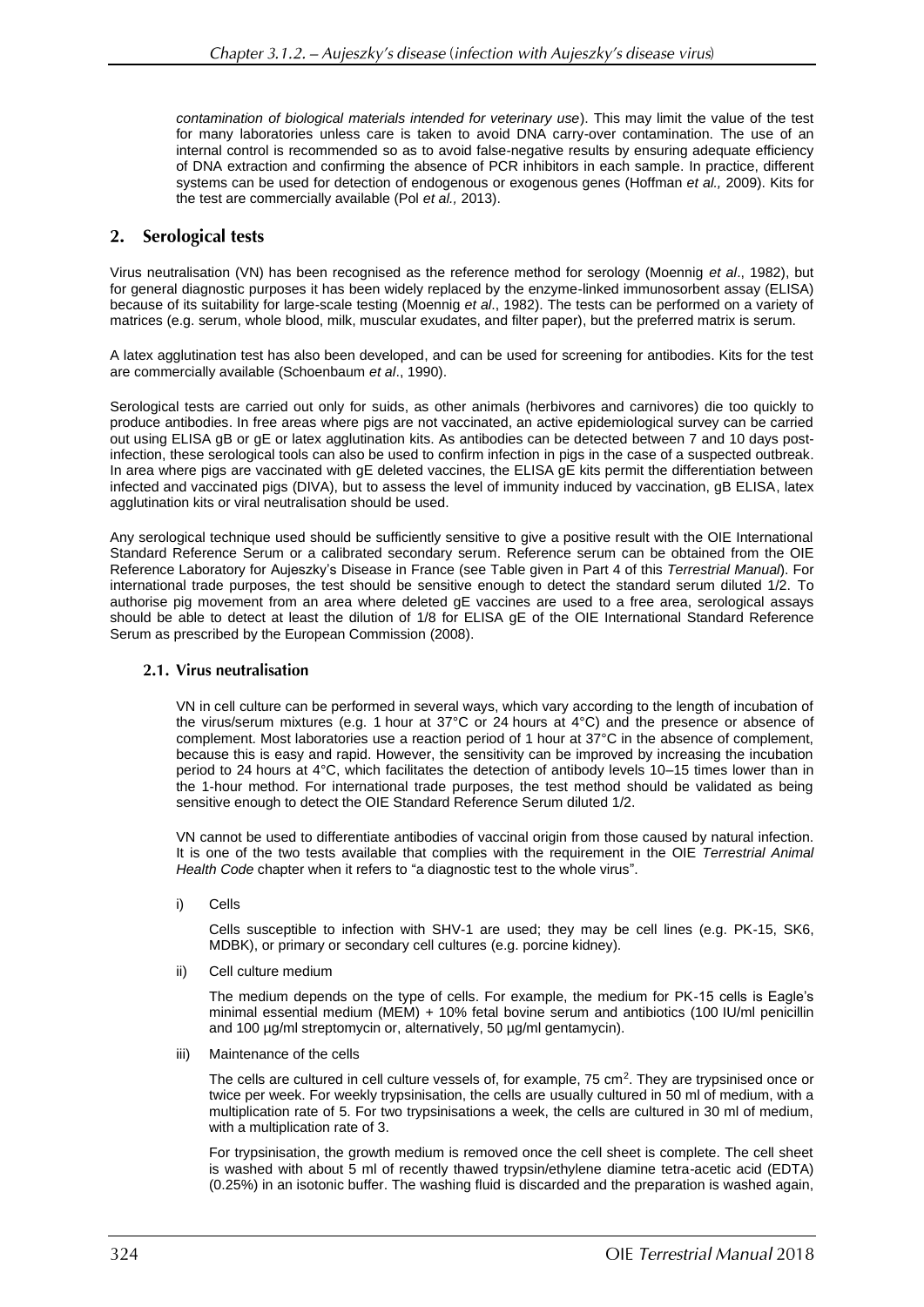retaining only a few drops of trypsin. The container is placed in an incubator at 37°C for 5– 10 minutes until the cells have become detached. Once the sheet is detached and the cells are well separated, for twice weekly passage they are suspended in 90 ml of growth medium, and this suspension is distributed into three  $75 \text{ cm}^2$  cell culture vessels. For weekly trypsinisation the cells are suspended in 150 ml of growth medium and the suspension distributed into five  $75 \text{ cm}^2$  cell culture bottles.

iv) Virus

A suitable strain of SHV-1, such as the Kojnok strain or the NIA-3 strain, is stored at a temperature of –65°C or below, or in freeze-dried form at 4°C.

Preparation of stock virus suspension

The culture fluid is removed from a cell culture vessel containing a complete cell sheet. About 1 ml of stock virus suspension of known titre (about  $10^7$  TCID<sub>50</sub>/ml [50% tissue culture infective dose]) is added, and the vessel is incubated at 37°C±2°C for 1 hour. 30 ml of culture medium is added and the vessel is again incubated at 37°C±2°C. The vessel is examined frequently until there is about 75% cell destruction (after about 36–48 hours). It is then frozen at a temperature of –65°C or lower to disrupt the cells.

The vessel is then thawed and shaken vigorously. Medium is collected and centrifuged at 1500 *g* for 15 minutes. The supernatant fluid is divided into portions (of about 0.5 ml) in small tubes that are labelled (date and virus reference) before being stored at a temperature of –65°C or lower until required.

vi) Titration of the stock virus suspension

Titration of the stock suspension is performed by the method of Reed & Muench or that of Kärber, and the titre is expressed per 50 µl and per ml.

The VN test requires an internal quality control serum with a known titre of neutralising antibody to SHV-1 (it can be calibrated against an international standard serum or a secondary standard prepared from that serum), and a negative control serum (from a specific antibody free pig, e.g. from an official Aujeszky's disease free herd). The test sera themselves should be of good quality, clearly labelled, of known provenance with clinical history, stored in refrigeration at all times, free from fungal or bacterial contamination, non-haemolysed and of sufficient quantity. Serum should be separated from the coagulum without delay, thereby preventing toxicity.

There are qualitative and quantitative procedures for VN, both of which are described below.

# 2.1.1. Qualitative virus neutralisation technique

- i) Complement in the serum samples is destroyed by heating in a water bath at 56–59°C for 30 minutes.
- Each undiluted serum sample is placed in two to three wells, at 50 µl per well, of a 96-well cell-culture grade microtitre plate. Each serum can also be diluted 1/2 in the MEM, before being placed in two other wells.
- iii) 50 µl of virus suspension containing 100 TCID<sub>50</sub> (or  $2 \times 10^3$  TCID<sub>50</sub>/ml), obtained by diluting stock virus suspension of known titre with MEM, is added to each well.
- iv) The plate is gently shaken and placed in an incubator for 1 hour at  $37^{\circ}C$  ( $\pm 2^{\circ}C$ ) (5% CO<sub>2</sub> optional).
- v) 150 µl of cell suspension containing about 150,000 cells/ml is added to each well.
- vi) The plate is covered (for incubation in  $CO<sub>2</sub>$ ), or a plastic sheet is sealed carefully around the edges of the plate (for incubation in air). The plate is shaken lightly to obtain an even distribution of cells at the bottom of the wells, and placed in the incubator at  $37^{\circ}C$  ( $\pm 2^{\circ}C$ ) (CO<sup>2</sup> optional) for 3–5 days.
- vii) *Controls:* Each set of plates must include the following controls:
	- a) Virus control

This is to verify the amount of virus actually used for the test. The virus dose used for VN (target titre 100 TCID<sub>50</sub>/50 µl) is diluted with MEM at 1/10, 1/100 and 1/1000. Of each dilution, 50 µl is placed in at least four wells, to which 50 µl of medium is added before the wells are incubated for 1 hour at  $37^{\circ}C$  ( $\pm 2^{\circ}C$ ). The cell suspension is added in the same way as for the sera under test.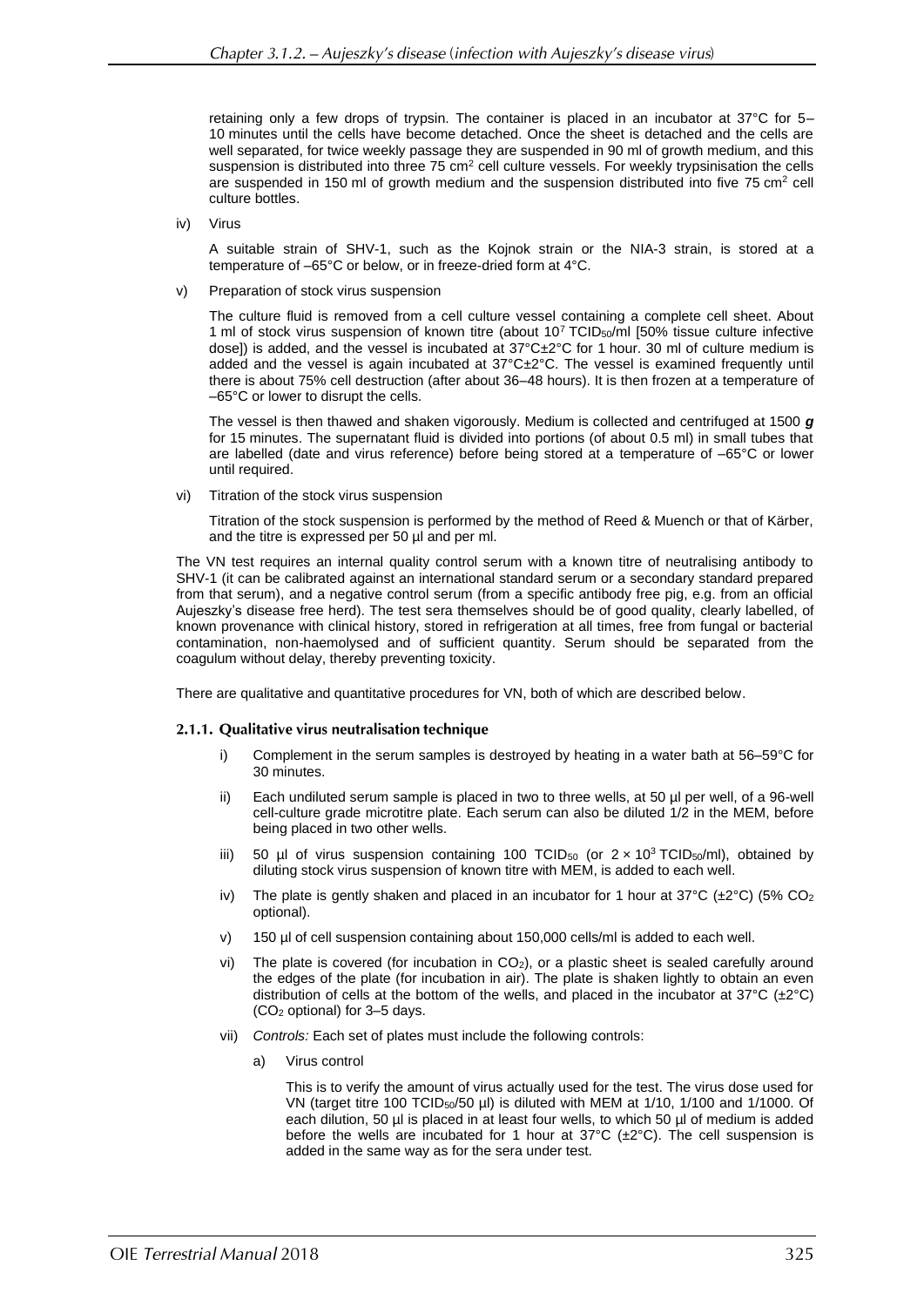b) Cell control

150 µl cell suspension and 100 µl MEM are placed in each of at least four wells.

c) Positive serum control

A serum of known SHV-1 neutralising antibody titre is used. Five dilutions are prepared in the same way as for the sera under test: a dilution corresponding to the serum titre, two-fold and four-fold dilutions, and 1/2 and 1/4 dilutions (equivalent to T, T/2, T/4, 2T and 4T, where T is the serum titre, i.e. undiluted serum for the qualitative test). Add 50 µl of virus suspension containing 100 TCID<sub>50</sub>/50 µl to 50 µl of positive control sample dilutions. The cells are incubated and the cell suspension is added in the same way as for the sera under test.

d) Serum control

This is to verify the absence of a toxic effect of the sera on the cells. Wells containing 50 µl of each serum are incubated for 1 hour at 37°C in the presence of 50 µl of medium. Then, 150 µl of cell suspension is added in the same way as for the sera under test.

e) Negative serum control

This is done in the same way as for sera under test.

- viii) *Reading the results:* An inverted-image microscope (×100) is used to examine the wells for toxic effects and CPEs after 3 to 5 days. The controls must give the following results if the tests are to be considered valid:
	- a) Virus control

The titre of the viral suspension should be between 30 and 300 TCID $_{50}$ /50  $\mu$ l.

b) Cell control

The cell sheet must be intact.

c) Positive serum control

The titre obtained must be equal to the predicted titre, within one dilution.

d) Serum control

Examination for a CPE should take into account a possible toxic effect on cells.

e) Negative serum control

A CPE should be present.

- ix) For the sera under test if distributed in three wells, the following results may be seen:
	- a) presence of a CPE in three wells = negative result;
	- b) absence of a CPE in three wells on day 3 = positive result;
	- c) presence of a CPE in one well but not in the others  $=$  inconclusive result, test must be repeated;
	- d) small plaques indicating a CPE on day  $3 =$  inconclusive result, test must be repeated;
	- e) toxicity in serum control and test wells = unreadable result, test must be repeated. (NB replacement of medium with fresh medium after 16 hours' incubation will reduce the toxicity without affecting the titre of specific antibody.) Plates can be read until day 5 of incubation.
	- f) If the serum was initially diluted 1/2 and distributed in two wells, it is considered positive if CPE is absent in one of the two wells, and it is highly recommended to retest using the quantitative technique. Diluting the serum to 1/2 can prevent the toxicity effect of the tested sera.
- x) *Interpretation of the results:* This test is capable of detecting the presence or absence of neutralising antibody to SHV-1. It is incapable of distinguishing vaccinated animals from infected animals.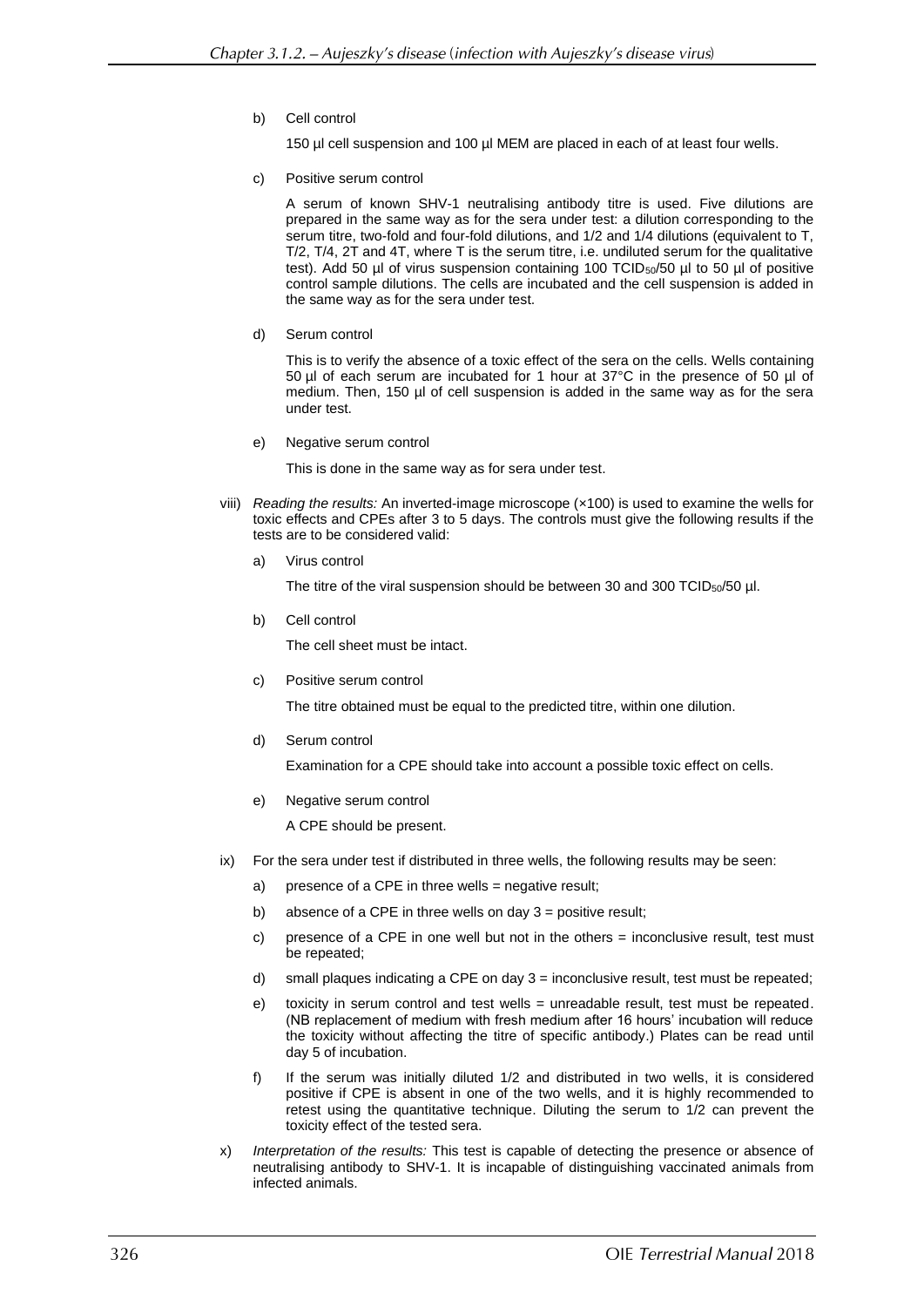The technique described (VN for 1 hour at 37°C) can give false-negative and false-positive results. The sensitivity can be increased (leading to fewer false negatives) by adopting a method based on neutralisation involving 24 hours of contact between virus and serum at 4°C, before the addition of cells.

A qualitative technique such as this one, which employs undiluted serum samples (1/2 final dilution), can give a false-positive result in certain cases due to nonspecific neutralisation of the virus. This problem can be addressed by carrying out a confirmatory test using the quantitative technique (see Section B.2.1.2 below).

Samples giving inconclusive results may be tested by an alternative technique with better sensitivity such as an ELISA or the animal should be re-bled to confirm status.

### 2.1.2. Quantitative virus neutralisation technique

The quantitative VN technique is similar to the qualitative procedure, but each serum is used both undiluted and in a series of dilutions. Depending on the desired precision, the purpose of testing and the expected titre, two wells are used for each dilution of serum, and a range of dilutions appropriate for the purpose. The procedure below describes the test for an initial maximum dilution of 1/16. It is possible to reach higher titres using more wells (e.g. A1 to A12 for 1/256 dilution).

- i) Complement in the serum samples is destroyed by heating in a water bath at 56–59°C for 30 minutes.
- ii) 75 µl of MEM is added to well A2 and 50 µl of MEM is added to wells A1, and A3 to A6 of a 96-well cell-culture grade microtitre plate and continued for comparable wells in rows B, C, etc., for additional serum samples.
- iii) 75 µl of undiluted serum sample is added to well A2, and continued for wells in rows B, C, etc., with other serum samples.
- iv) Using a multichannel pipette, the contents of wells in column 2 are mixed, then 50 µl is transferred to column 1 and 3, and so on to column 6 or further to a predetermined row, using the same nozzles. The 50 µl portions remaining after the last row are discarded.
- v) 50 µl of virus suspension containing 100 TCID<sub>50</sub> (or  $2 \times 10^3$  TCID<sub>50</sub>/ml), obtained by diluting stock virus suspension of known titre with MEM, is added to each well in columns 2 to 6. No virus is added to wells in column 1, this is a control column of serum samples.
- vi) The plate is shaken and placed in an incubator for 1 hour at  $37^{\circ}C$  ( $\pm 2^{\circ}C$ ) (5% CO<sub>2</sub> optional).
- vii) 150 µl of cell suspension containing about 150,000 cells/ml is added to each well.
- viii) The plate is covered (for incubation in CO<sub>2</sub>), or a plastic sheet is sealed carefully around the edges of the plate (for incubation in air). The plate is shaken lightly to obtain an even distribution of cells at the bottom of the wells, and placed in the incubator at  $37^{\circ}C$  ( $\pm 2^{\circ}C$ ) (CO<sup>2</sup> optional) for 3–5 days.
- ix) Controls are set up as described for the qualitative technique.
- x) *Reading the results:* The neutralising titre of a serum is expressed by the denominator of the highest initial dilution that brings about complete neutralisation of the CPE of the virus in 50% of the wells. Neutralisation at any dilution (even undiluted, equivalent to a final dilution of 1/2) is considered to be positive. If the serum shows neutralisation only when undiluted (with growth of virus and CPE at the 1/2 and subsequent dilutions), it would be advisable to apply alternative tests (ELISA or latex agglutination) to provide confirmation of the result, or to request another sampling of the animal, at least 8 days after the first.

#### 2.2. Enzyme-linked immunosorbent assay

The sensitivity of the ELISA is generally superior to that of the VN test using 1-hour neutralisation without complement. Some weak positive sera are more readily detected by VN tests using 24-hour neutralisation, while others are more readily detectable by ELISA.

ELISA kits, which are available commercially, use indirect or competitive techniques for detecting antibodies. They differ in their mode of preparation of antigen, conjugate, or substrate, in the period of incubation and in the interpretation of the results. Their general advantage is that they enable the rapid processing of large numbers of samples. This can also be automated and the results analysed by computer. Some of these kits make it possible to differentiate between vaccinated and naturally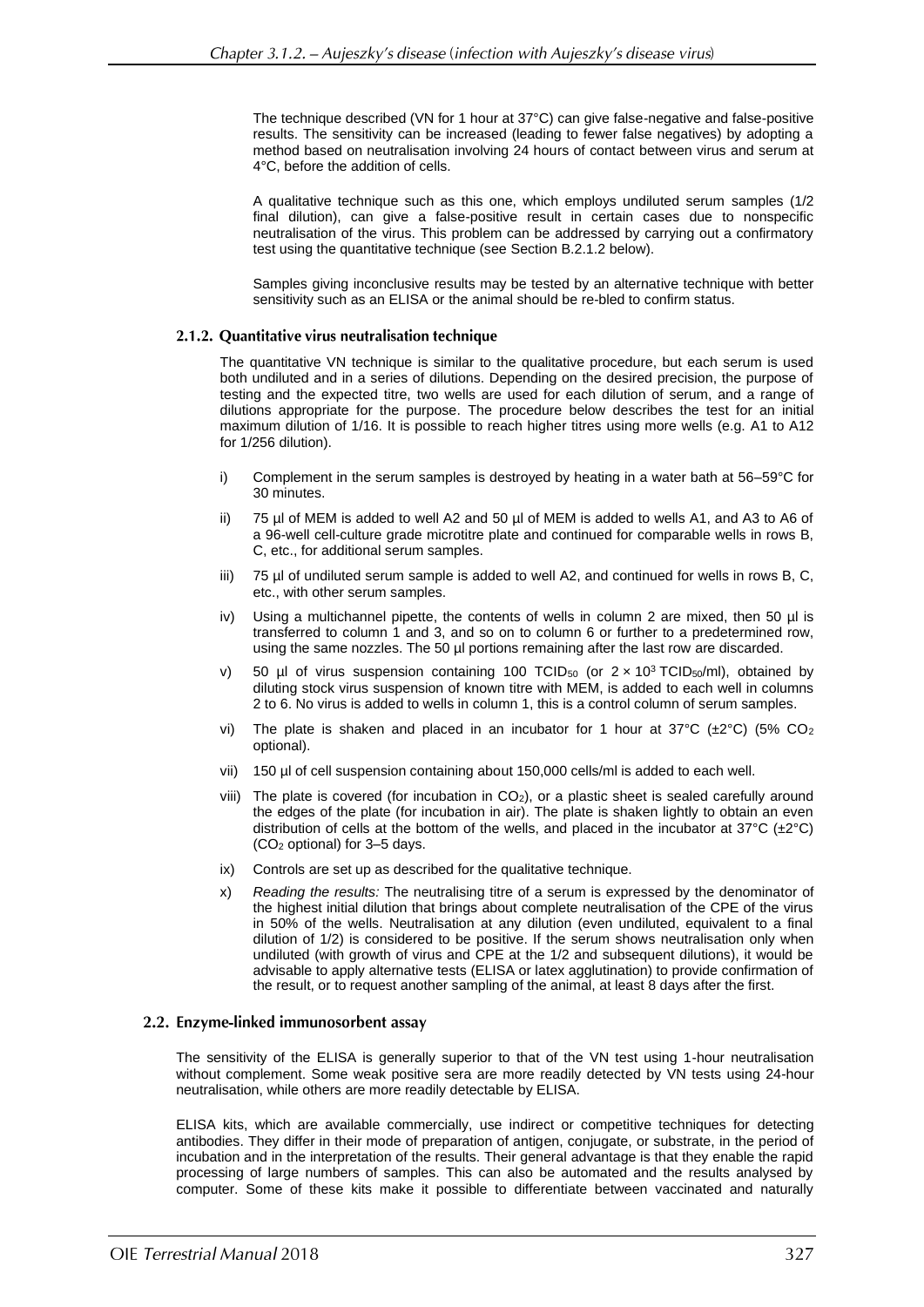infected animals when used with a 'matching' vaccine (Eloit et al., 1989; Van Oirschot et al., 1986). Alternatively, non-commercial ELISA protocols may be adopted (Toma & Eloit, 1986) provided they are shown to detect the OIE International Standard Reference Serum as positive at a dilution of 1/2 (the minimum sensitivity for international trade purposes). It is recommended to use a kit or in-house assay that has been validated to this standard or a secondary standard prepared against the International Reference Standard by external quality control tests by an independent laboratory. A suitable test protocol for whole virus antibodies is presented below (Toma & Eloit, 1986).

### 2.2.1. Preparation of antigen

- i) A cell line sensitive to SHV-1, such as PK-15 or fetal pig testis, is used. It must be free from extraneous viruses, such as bovine viral diarrhoea virus. The cells should be split and seeded into fresh 75  $\text{cm}^2$  flasks the day before inoculation. A suitable medium such as MEM, without serum, is used to overlay the cultures.
- ii) Virus inoculated, and control uninoculated flasks are processed in parallel throughout. A suitable well characterised strain of SHV-1 is used, e.g. Kojnock strain. When a confluent cell monolayer has developed (approximately 24 hours after seeding), it is inoculated with 10<sup>8</sup> TCID<sup>50</sup> SHV-1 in 5 ml medium; and 5 ml medium (without virus) is placed in control flasks. The cultures are left for adsorption for 30 minutes at 37°C, and then overlaid with 20 ml medium.
- iii) When CPE is just beginning, the supernatant medium is discarded and 4 ml KCl (4 mM solution) and glass beads are added. The flasks are shaken gently to detach cells.
- iv) Cells are washed by centrifuging three times at 770 *g* in 4 mM KCl. The pellet is resuspended in 4 mM KCl with 0.2% Triton X-100 (1 ml per flask) by applying 60 strokes with a glass homogeniser
- v) The cell homogenate is layered on to 0.25 mM sucrose in 4 mM KCl and centrifuged for 10 minutes at 770 *g*.
- vi) The pellet is resuspended in antigen-diluting buffer, pH 9.6 (0.1 M Tris, 2 mM EDTA, 0.15 mM NaCl) at 1/50 the volume of the original culture medium. It may then be stored in small aliquots at –70°C. Antigen is stable in this form for 2 years.

#### 2.2.2. Coating microtitre plates

- i) Virus antigen and control (no virus) antigen are diluted in diluting buffer, pH 9.6 (see above) to a dilution predetermined in chequerboard titrations.
- ii) 200 µl of antigen is dispensed into each well of 96-well ELISA-grade plates, coating alternate rows with SHV-1 positive and control antigen. Incubation is for 18 hours at 4°C.
- iii) The plates are washed three times with washing solution (Tween 20, 0.5 ml/litre).
- iv) Coated plates are stored at  $-20^{\circ}$ C or  $-70^{\circ}$ C. They are stable for several months.

#### 2.2.3. Test procedure

- i) Test serum samples are diluted 1/30 in PBS/Tween buffer, pH 7.2 (137 mM NaCl, 9.5 mM phosphate buffer, 0.5 ml/litre Tween 20).
- ii) Diluted samples are added to virus and control antigen coated wells, and incubated at 37°C for 30 minutes.
- iii) The plates are washed three times with washing solution (0.5 ml/litre Tween 20).
- iv) Protein A/peroxidase conjugate is added to all wells at a predetermined dilution in PBS/Tween buffer, pH 7.2 (see above), with added bovine serum albumen fraction V (10 g/litre), and the plates are incubated at 37°C for 30 minutes.
- v) The plates are washed three times with washing solution (0.5 ml/litre Tween 20).
- vi) A suitable chromogen/substrate mixture, such as tetra methyl benzidine (TMB)/hydrogen peroxide, is added to each plate.
- vii) The reaction is stopped with 2 M sulphuric acid. The absorbance is read at 492 nm.

The test must be fully validated using known positive and negative sera, and calibrated against the OIE International Standard Reference Serum. It is highly recommended to carry out a batch control for each batch of the test, to determine sensitivity and specificity in relation to the original validation criteria (criteria to accept or refuse the batch have to be set). For routine analysis, all tests must include positive and negative internal controls, including at least one weak positive sample that, when diluted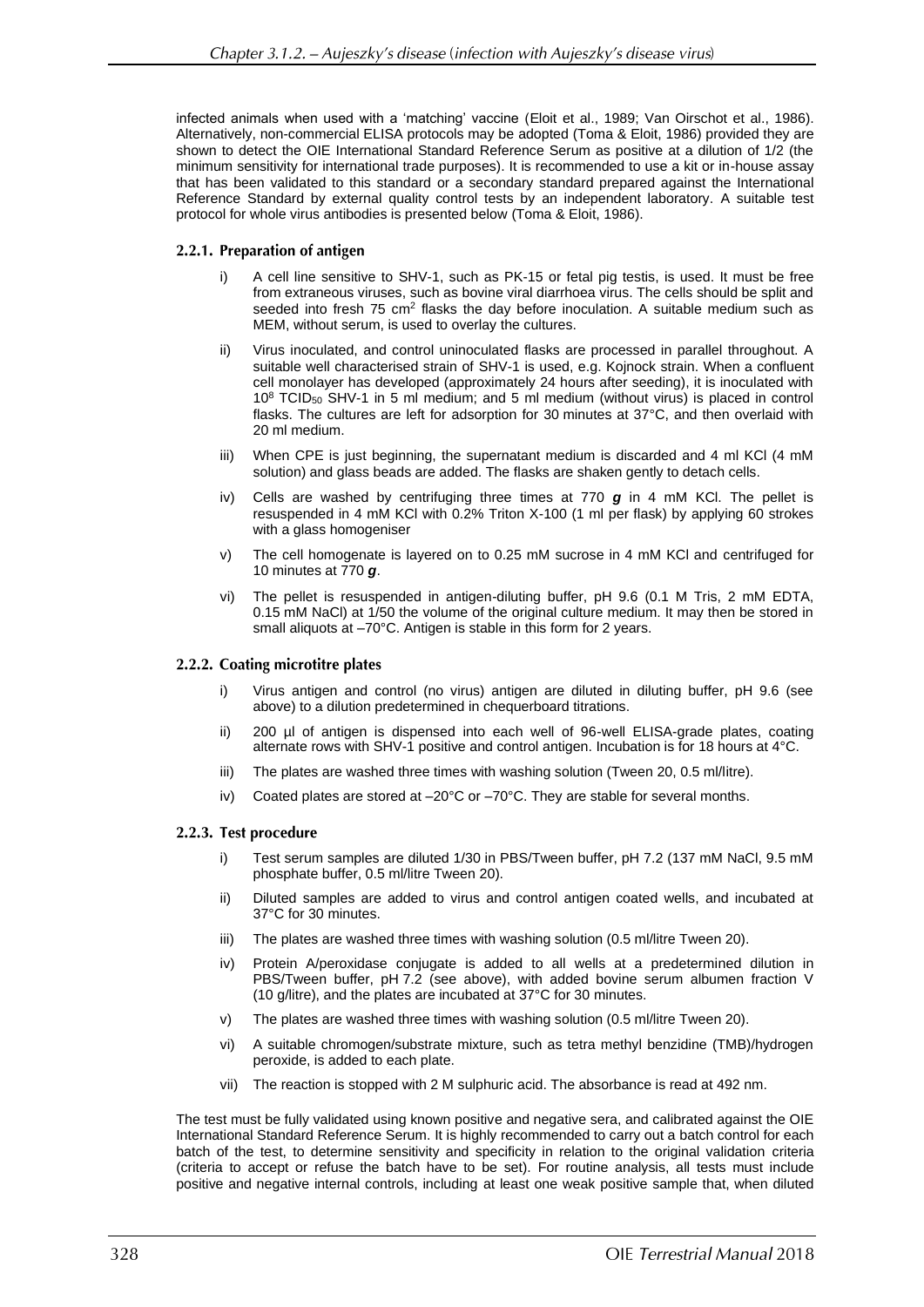at the appropriate dilution for the test, has equivalent activity to a 1/2 dilution of the OIE International Standard Reference Serum. Internal controls are also used to monitor the sensitivity, specificity and reproducibility of the test over time. For further details see Toma & Eloit, 1986 and Chapter 1.1.6 *Principles and methods of validation of diagnostic assays for infectious diseases*. Commercial ELISA kits also have to be validated in the setting in which they are going to be used.

As well as testing sera, the ELISA can be adapted to test pools of sera, filter paper disks that have been moistened with a small quantity of blood obtained by puncturing a superficial vein (Banks, 1985; Toma *et al.,* 1986), or muscle exudates (Le Potier *et al.,* 1998). These techniques make it convenient to collect blood samples from large numbers of pigs (Vannier *et al.,* 2007). The disks are air-dried before shipment to the laboratory. The (analytical) sensitivity may be lower than for a standard ELISA due to the type of sample or unavoidable dilution of the sample. Use of an adapted ELISA is therefore more appropriate for testing at the population level rather than for individual testing (e.g. prior to animal movement), unless a validation study has shown a comparable (analytical) sensitivity to the standard ELISA.

Requirements for the detection of gE antibodies by ELISA in pigs destined for slaughter that are to be introduced into zones free from Aujeszky's disease have been defined by several control authorities. For example, in the European Union, ELISA gE kits must be able to detect activity at least equivalent to a 1/8 dilution of the OIE International Standard Reference Serum (European Commission, 2008). The OIE *Terrestrial Animal Health Code* specifies circumstances in which gE-specific tests may be used. The gE ELISAs can also be adapted to test blood on filter paper disks depending on its sensitivity.

# **C. REQUIREMENTS FOR VACCINES**

#### 1. **Background**

### 1.1. Rationale and intended use of the product

Aujeszky's disease may be controlled by the use of vaccines containing either modified live or inactivated virus antigens. In addition, these conventional vaccines have been supplemented by recombinant DNA-derived gene-deleted or naturally deleted live SHV-1 vaccines. These vaccines, referred to as marker or DIVA-vaccines, are made with a virus that lacks a specific glycoprotein (most commonly gE-, although gG- or gC-deleted vaccines have also been described, as have vaccines with multiple deletions<sup>2</sup>). These gene-deleted DIVA-vaccines have the advantage over conventional whole virus vaccines that it is possible to distinguish infected animals from non-infected vaccinated animals. This is done by testing for the antibodies directed against the protein coded for by the deleted gene, which will be absent in non-infected DIVA-vaccinated pigs but present in field-infected pigs. Therefore, in countries with infected pigs, where the eradication of Aujeszky's disease is planned, these DIVAvaccines are the vaccines of choice (Pensaert *et al*., 2004). Standards applicable to the manufacture of live and inactivated virus vaccines are described. For DIVA-vaccines, the tests should include demonstrable absence of a serological response in vaccinated pigs to the protein coded for by the deleted gene, and in addition a demonstrable response to the same protein in vaccinated pigs that become infected by field virus.

Other vaccines are inactivated and constituted of adjuvanted, viral subunit of purified and concentrated immunogenic glycoproteins (except the gE) allowing differentiation of vaccinated from infected pigs.

Guidelines for the production of veterinary vaccines are given in Chapter 1.1.8 *Principles of veterinary vaccine production*. The guidelines given here and in chapter 1.1.8 are intended to be general in nature and may be supplemented by national and regional requirements.

<sup>2</sup> The nomenclature for the genes changed several years ago, but the old designation is still in the literature. The old and the new nomenclature is: gII = gB; gIII = gC; gp50 = gD; gI = gE; gX = gG; gp63 = gI. Note that some commercial serological kits may still be named by the old nomenclature.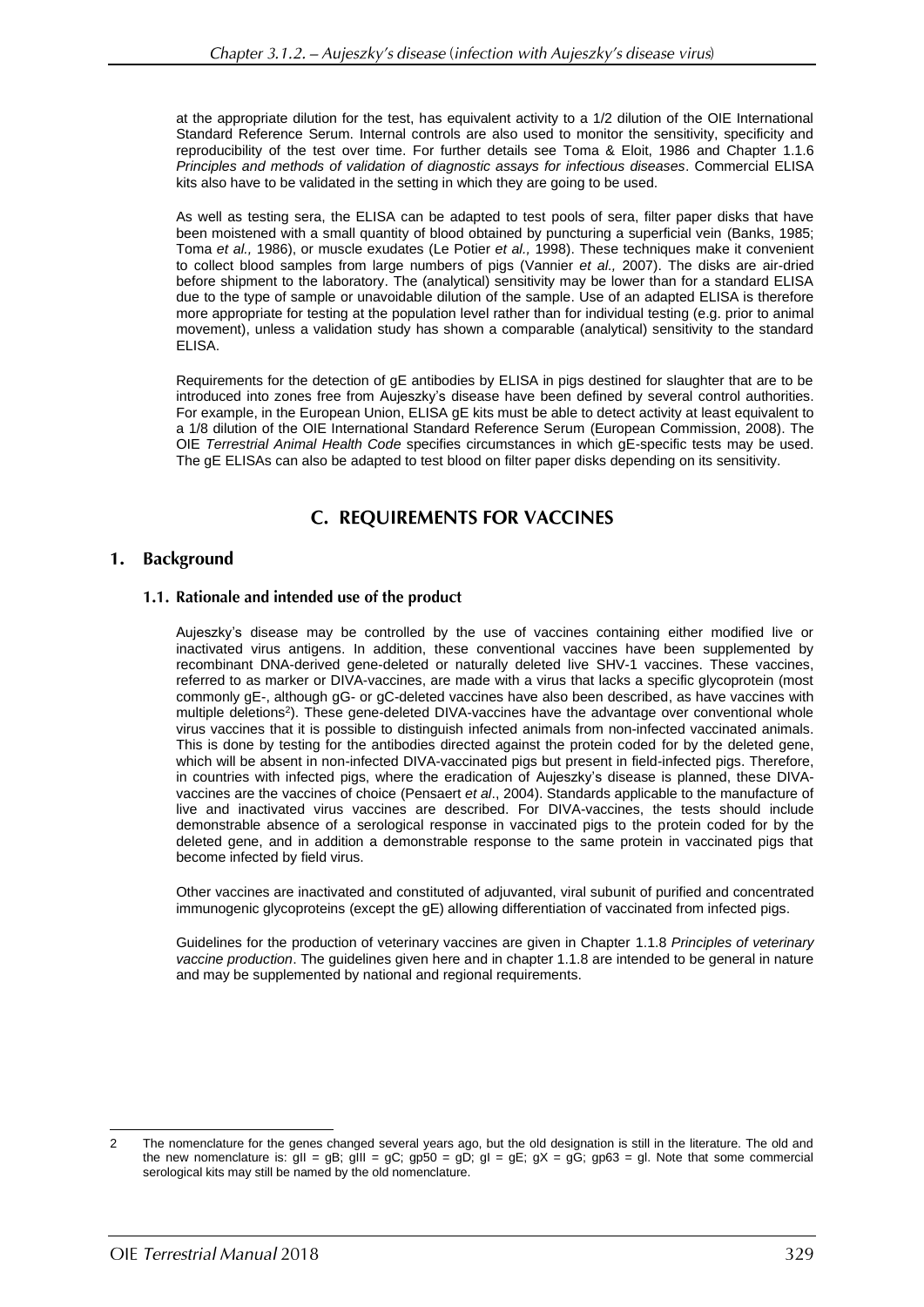# 2. Outline of production and minimum requirements for conventional vaccines

# 2.1. Characteristics of the seed

# 2.1.1. Biological characteristics

Vaccines are made using a seed-lot system in which a master seed virus (MSV) is prepared from a suitable strain of Aujeszky's disease virus. A number of strains are used for vaccine manufacture. The antigen in an inactivated vaccine can be one of a number of wild-type strains, or the naturally deleted Bucharest virus. Modified live conventional vaccines use numerous strains, such as Bartha or are derived from Aujeszky's original isolate or from other field isolates, such as the NIA-3 strain (Marchioli *et al*., 1987; McFerran & Dow, 1975; Van Oirschot *et al*., 1990; Visser & Lutticken, 1988).

It is recommended that for differentiating between infected and vaccinated animals, deleted strains should be used.

A virus identity test (using either a fluorescent antibody test, neutralisation test, [constant serum/decreasing virus method], or any other suitable identity test) must be conducted on the MSV.

### 2.1.2. Quality criteria (sterility, purity, freedom from extraneous agents)

Most of the cell lines used to propagate SHV-1 are continuous lines, such as the PK-15 line. A master cell stock (MCS) is established at a specified passage level. The MCS and the highest passage level ( $MCS \times n$ ) intended for use in the preparation of a biological product is specified in an Outline of Production. Both MCS and MCS  $\times$  n are monitored by a variety of procedures to characterise the cell line and to ensure freedom from adventitious agents. The extraneous agents to be detected are generally defined in monographs or guidelines (e.g. European Pharmacopoeia, US Code of Federal Regulations, EU guidelines, etc.). In general, the type of agents to be looked for is founded on a risk analysis depending on the history of the viral strain and cells on which the vaccinal strain was isolated and on which it is cultivated. The MCS must be monitored for species of origin. A minimum of 50 mitotic cells should be examined at both the MCS and MCS  $\times$  n passage levels. The modal number in the MCS  $\times$  n must not exceed 15% of the modal number of the MCS. Any marker chromosomes in the MCS must also be present in the highest cell passage.

If there is evidence that the cell line may induce malignancies in the species for which the product is intended, the cell line is tested for tumorgenicity and oncogenicity.

Both the MSV and the MCS must be shown to be free from mycoplasma, bacteria, fungi, cytopathogenic or haemadsorbing viruses, porcine parvovirus, cytopathic and noncytopathic ovine and bovine pestiviruses and other extraneous agents, such as circovirus, as determined by culturing and by fluorescent antibody procedures or others, such as PCR.

#### 2.2. Method of manufacture

#### 2.2.1. Procedure

Only MSV that has been established as pure, safe and immunogenic may be used as seed for a vaccine product. Cells from the MCS are propagated in a variety of growth media. All batches of vaccine must be from the first to the twentieth passage of MCS.

#### 2.2.2. In-process controls

It is necessary to carry out tests at each critical step of the manufacturing process. The control tests are also carried out on intermediate products with a view to verifying the consistency of the production process and the final product.

#### 2.2.3. Final product batch tests

It is essential to differentiate the tests that are carried out on a routine basis to release batches of final product from those that are performed to define the biological properties of a vaccine. The trials carried out for batch release are not the same as the ones carried out once only to determine the safety and efficacy of a vaccine. The batch release controls are always shortterm trials, as inexpensive as possible, and not always carried out in pigs. Their purpose is mainly to attest the reproducibility of the quality of the finished product, which has to be in compliance with the quality initially defined in the application for marketing authorisation.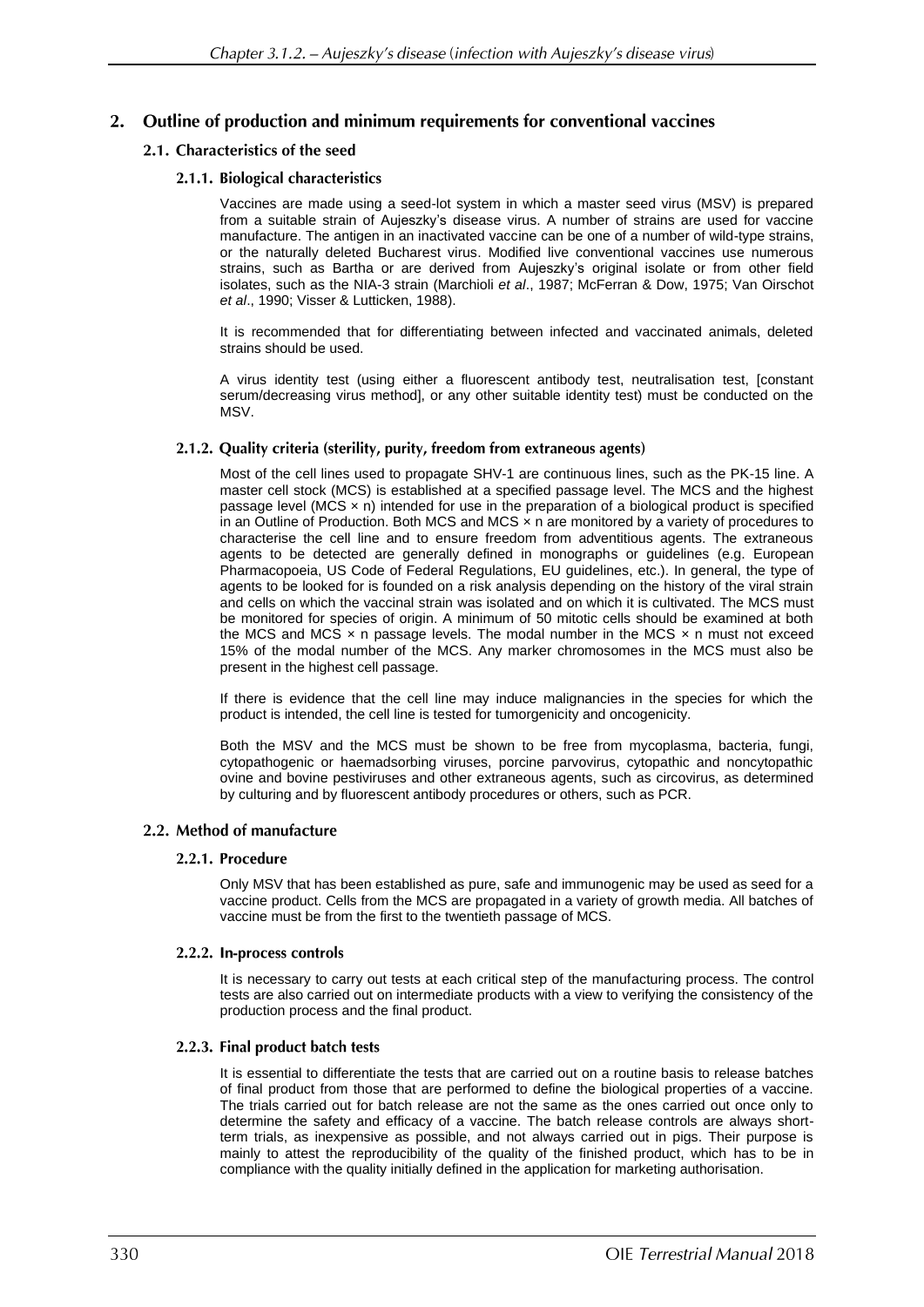i) Sterility and purity

Tests must be carried out for sterility and freedom from contamination (see chapter 1.1.9 and Section C.2.1.2 of this chapter).

Each batch of SHV-1 vaccines must be tested for freedom from extraneous viruses. Using a minimum amount of a monospecific antiserum, the live vaccinal strain is neutralised and inoculated into cell cultures known to be sensitive to viruses pathogenic for pigs. No CPE and no haemadsorbing agents should be detected. The vaccines have to be free from pestiviruses.

ii) Inactivation

For inactivated vaccines, inactivation must be checked using two passages in the same type of cell culture as used in the production of the vaccine. Tests can be carried out by vaccinating susceptible animals such as rabbits.

iii) Identity

Where necessary, a specific test for virus identification should be carried out.

iv) Safety

Safety tests in target animals are not required by many regulatory authorities for the release of each batch. Where required, standard procedures should be statistically relevant and target the smallest number of animals required for the relevant regulatory approval.

v) Batch potency

The potency of the vaccine must be demonstrated using a suitable method, the results of which have to be correlated with the efficacy tests described previously.

In this kind of test, the most difficult point is to determine an acceptability threshold for using or rejecting the batch according to the results that are obtained.

Virus content tests should be carried out using each of at least three containers. The virus titre of the vaccine must be determined and must normally not be higher than 1/10 of the dose at which the vaccine has been shown to be safe, and not lower than the minimum release titre.

vi) Preservatives

If no preservative is included in the final product, the manufacturer must demonstrate that the product remains acceptable for its recommended period of use after opening the vial.

The efficacy of preservatives in multidose containers must be demonstrated. The concentration of the preservative in the final filled vaccine and its persistence throughout shelf life must be checked.

vii) Precautions (hazards)

All information about possible adverse reactions induced by the vaccine must be indicated. Any putative risk for human health if the user is accidentally given a small quantity of the product has to be indicated. The manufacturer should indicate all the conditions of use of the vaccine: mixing, reconstitution, storage, asepsis, length of needle, route of administration and health status of the vaccinated animals.

#### 2.2.4. Stability tests

Tests have to be carried out to verify the shelf life proposed by the manufacturer. These tests must always be real-time studies; they must be carried out on a sufficient number of batches (at least three) produced according to the described production process and on products stored in the final container, and normally include biological and physicochemical stability tests. The manufacturer has to provide the results of analyses that support the proposed shelf life under all proposed storage conditions. Usually, the proposed shelf life corresponds to the period for which the product is considered to be stable minus 3 months.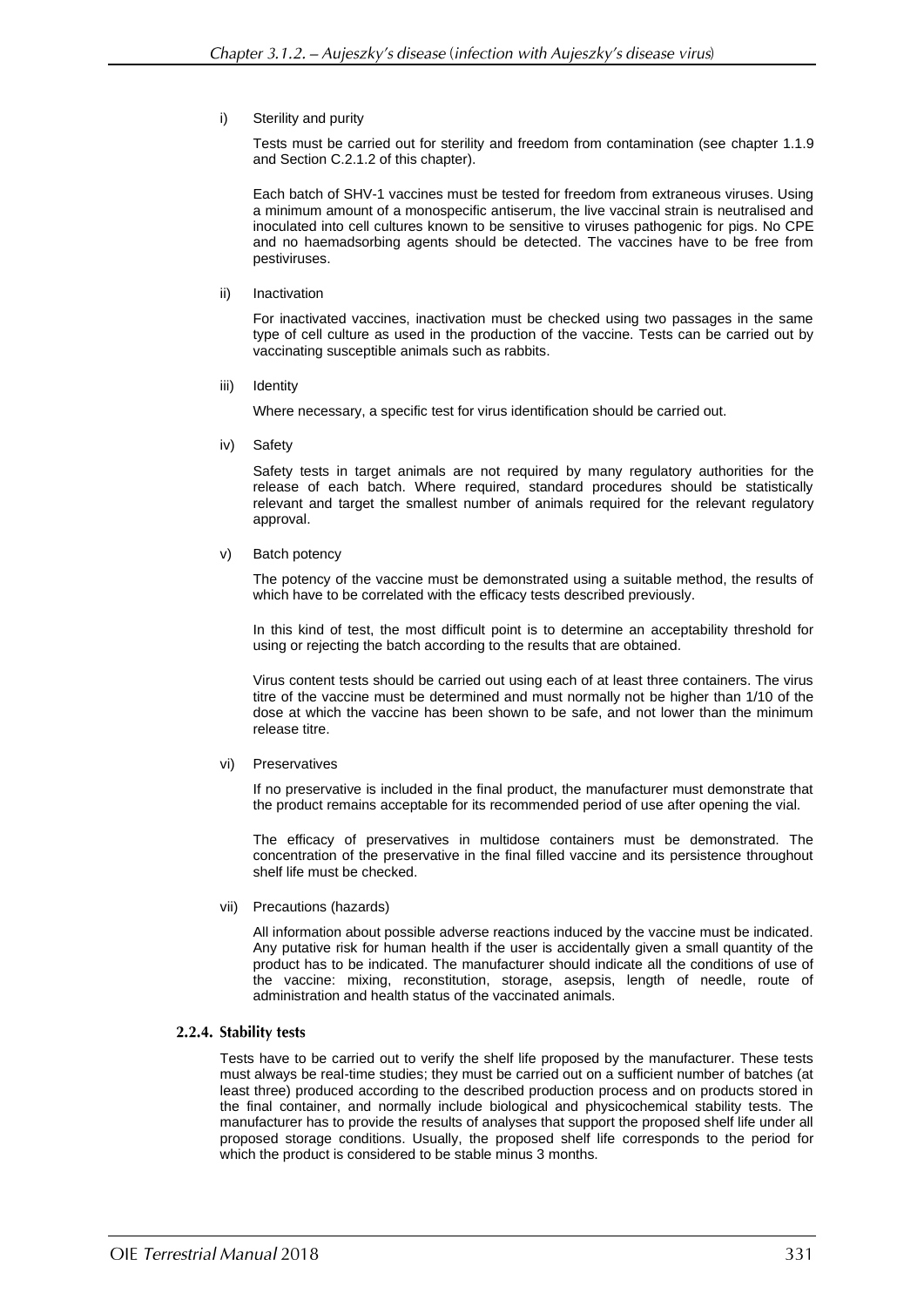### 2.3. Requirements for authorisation

#### 2.3.1. Safety requirements

Local and general reactions must be examined. When a live vaccine is used, it is necessary to differentiate the exact safety properties of the vaccinal strain from those of the finished product if this includes an adjuvant.

Objective and quantifiable criteria to detect and measure adverse reactions should be used; these would include temperature changes, weight gain, litter size, reproductive performance, etc., of vaccinated and control groups. The tests must be performed by administering the vaccine to the pigs in the recommended dose and by each recommended route of administration.

In general, safety is tested initially under experimental conditions, following the requirements of the OIE *Terrestrial Animal Health Code,* Chapter 7.8 *Use of animals in research and education*. When the results of these preliminary tests are known, it is necessary to increase the number of animals vaccinated in order to evaluate the safety of the vaccine under practical conditions.

#### **Laboratory testing** i)

All tests must be carried out on pigs that do not have antibodies against Aujeszky's disease virus or against a subunit of the virus.

- **General effects** a)
- 1. Live vaccines

Intranasal tests and vaccination of 3- to 5-day-old piglets are very useful for ascertaining the degree of safety of a strain. At least five piglets should be used.

It is also essential to assess the properties of a vaccine, especially live ones, in the target animals under normal conditions of use and at the youngest age intended for vaccination, e.g. fattening pigs, which are generally vaccinated when they are between 9 and 12 weeks old, and pregnant sows when this use of the vaccine is claimed by the manufacturer and is authorised. No clinical signs, including significant thermal reactions (data have to be recorded before vaccination and on a schedule such as 6 hours, 24 hours and 48 hours later, then on a daily basis during the observation period), should be observed after vaccination. These assays have to be performed on at least ten vaccinated pigs, with five unvaccinated pigs as controls.

Reversion to virulence following serial passage must be examined. Primary vaccination is done by the intranasal route. Series of at least four passages in piglets are made. No fewer than two fully susceptible animals must be used for each passage.

The object of these assays is to test the genetic stability of live vaccine strains. The tests appear to be less necessary when a genetically modified live strain is concerned, especially if it is produced by gene deletion.

It is recommended to test for possible excretion of the vaccine strain. For this purpose, no fewer than 14 piglets, 3–4 weeks old each receive one dose of vaccine by the recommended route and at the recommended site (except for vaccines administered by the intranasal route). Four unvaccinated piglets are kept as controls. Suitably sensitive tests for the virus are carried out individually on the nasal and/or oral secretions of vaccinated and in-contact pigs as follows: nasal and oral swabs are collected daily from 1 day before vaccination to 10 days after vaccination. Vaccine strains that are isolated from the nasal/oral secretion collected from pigs in which the vaccine was administered by the parenteral route are not recommended for eradication purposes.

The ability of the Aujeszky's disease vaccine strain to spread from vaccinated pigs to unvaccinated ones (lateral spread) must be tested by using the recommended route of administration that presents the greatest risk of spread (except for vaccines administered by the intranasal route). A repetition of the assays (four times) is necessary as this phenomenon is difficult to detect. Four piglets should be used each time for vaccination and placed in contact, 1 day later, with two unvaccinated piglets.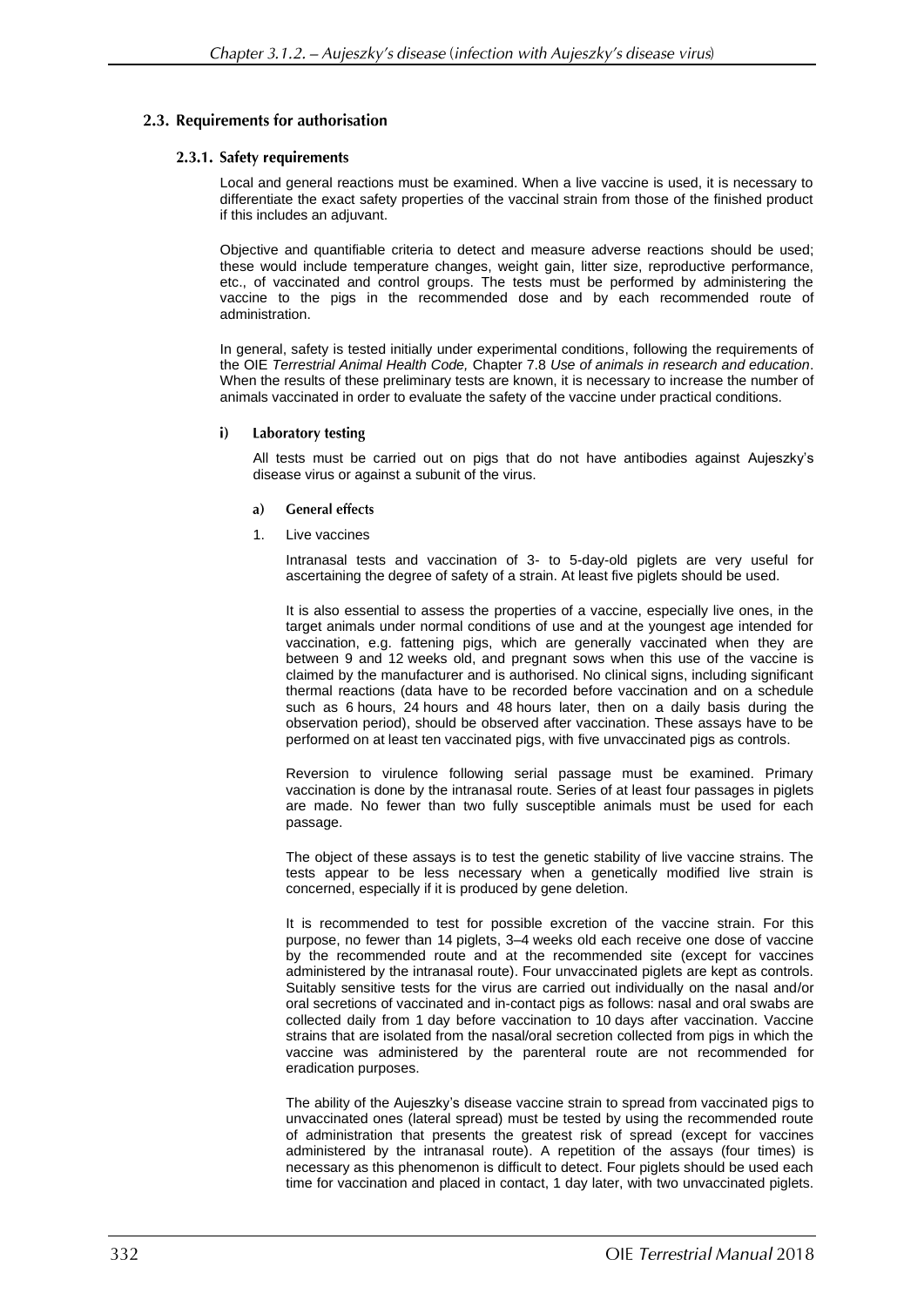It may also be necessary to examine the spread of the strain to nontarget species that may be susceptible to the vaccine strain.

Live attenuated vaccine strains are tested with regard to their general effects by administering to 5- to 10-day-old piglets ten times the field dose. This administration of an overdose makes it possible to detect reactions not produced under normal conditions of use. Such reactions may be produced inadvertently when large numbers of animals are vaccinated. If vaccines are administered by the intranasal route, the manufacturer has to indicate clearly that the vaccine will spread from vaccinated pigs to unvaccinated ones.

#### 2. Inactivated vaccines

It is essential to test inactivated vaccines in the target animals under normal conditions of use for fattening pigs and for sows when this use is claimed by the manufacturer and authorised (European Pharmacopoeia, 2008; Vannier *et al*., 2007). As described previously, it is fundamental to use objective and quantifiable criteria to detect and to measure adverse reactions, such as temperature changes, weight performance, litter size, reproductive performance, etc., on vaccinated and control groups. The tests must be performed by administering the vaccine in the recommended dose and by each recommended route of administration to the pigs for which it is intended.

Pigs or sows are usually observed until there is no further evidence of vaccine reaction. The period of observation must not be fewer than 14 days from the day of administration. This period has to be extended when, for example, the vaccine is used in pregnant sows and it is necessary to assess the possible effects of the vaccine on reproductive performance. In this case, the period of observation lasts the full duration of the pregnancy.

Control authorities generally request vaccination with a double dose so that adverse reactions, which may be at the limit of detection when a single dose is administered, are more likely to be detected.

#### **Local reactions**  $<sub>b</sub>$ </sub>

Local reactions are often associated with the use of inactivated vaccines, as these side-effects can be induced by adjuvants, particularly oil adjuvants. However, some Aujeszky's disease live vaccines are mixed with different adjuvants, which modify what has been observed in the past.

Local reactions are mainly inflammatory and can be more or less complicated (necrotic or suppurative), depending on the nature of the adjuvants used and the aseptic conditions of the vaccination. Oil adjuvants can induce a variety of effects including muscular degeneration, granuloma, fibrosis and abscessation. In addition to the nature of the oil used (the intensity of the reaction is reduced when metabolisable oils are used in the vaccine), the type of emulsion used (water/oil, oil/water, water/oil/water) induces these reactions to a greater or lesser extent. In consequence, it is necessary to observe the site of injection not only from the outside, but also by dissection after slaughter, especially for growing and finishing pigs.

#### $\mathbf{ii}$ **Field testing**

Field trials are necessary to assess the safety of an Aujeszky's disease vaccine in a large number of pigs or sows. In Europe (European Pharmacopoeia, 2008), tests must be carried out in each category of animals for which the vaccine is intended (sows, fattening pigs). At least three groups of no fewer than 20 animals each are used with corresponding groups of no fewer than 10 controls. The rectal temperature of each animal is measured at the time of vaccination, 6, 24 and 48 hours later. At slaughter, the injection site must be examined for local reactions. If the vaccine is intended to be used in sows, reproductive performances have to be recorded. Field trials are supplemented by laboratory studies of efficacy correlated to vaccine potency.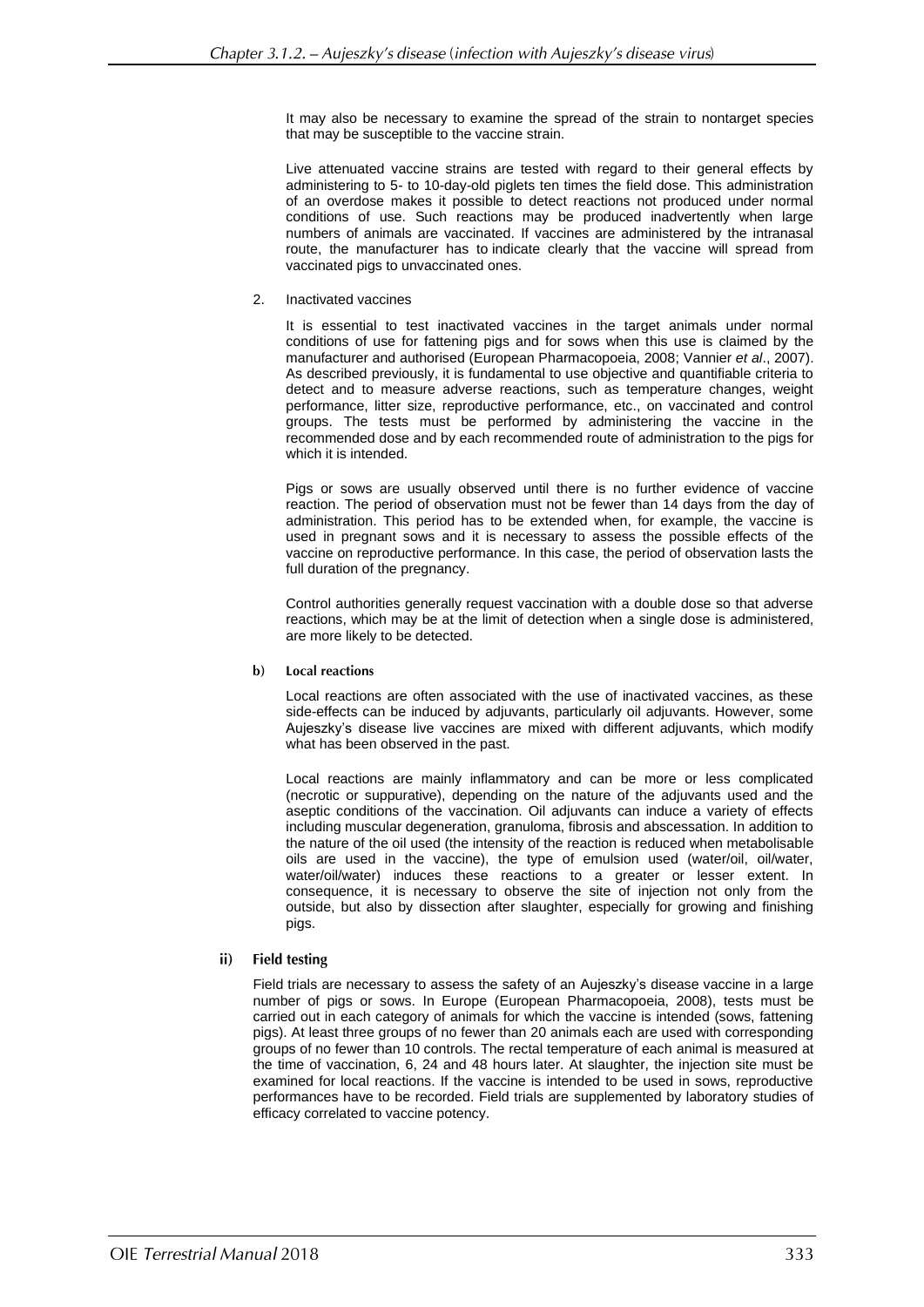### 2.3.2. Efficacy requirements

#### $i)$ **Laboratory trials**

All tests must be carried out on pigs that do not have antibodies against Aujeszky's disease virus or against a subunit of the virus, except that some tests may be done using maternally immune animals.

Assessment of passive immunity a)

> To test the efficacy of vaccines, it is important to mimic the natural infection conditions (European Commission, 2008). SHV-1 infection gives rise to important losses of young piglets from nonimmune sows. Thus, when vaccinating sows, the main goal is to protect the young piglets through passive immunity conferred by the colostrum ingested immediately after birth, with the secondary objective of preventing abortion.

> To measure this passive immunity and the protection induced by vaccinating the sows, experimental models have been established. The sows are vaccinated according to the vaccinal protocol during pregnancy. When the piglets are, for example, 6–10 days old they are given an intranasal challenge exposure with a virulent SHV-1 strain. It is preferable to use a strain titrated in median lethal doses (LD $_{50}$ ). Pigs should be inoculated by the nasal route, 10<sup>2</sup> LD $_{50}$  per pig in 1 ml. The efficacy of the vaccine is assessed by comparing clinical signs, but also and more importantly, mortality, or humane euthanasia, in piglets from unvaccinated dams with that observed in piglets from vaccinated sows.

> Piglets from vaccinated sows can be found to have 80% protection against mortality compared with those from the control sows. In order for the results to be significant, it is recommended that eight vaccinated sows and four control sows be used (subject to satisfactory numbers of piglets from each sow).

- Assessment of active immunity  $\mathbf{b}$
- 1. Clinical protection

Several criteria can be considered when measuring active immunity induced by vaccinating pigs. Generally, pigs are vaccinated at the beginning of the growing period, i.e. when they are between 9 and 12 weeks old. Laboratory trials are performed by challenging pigs at the end of the finishing period, when they weigh between 80 and 90 kg.

In general, at least three criteria, such as rectal temperature, weight loss and clinical signs, along with mortality, are used to measure the clinical protection of pigs after vaccination and challenge (De Leeuw & Van Oirschot, 1985). The antibody titres have little predictive value for the efficacy of the vaccines. Weight loss compared between the vaccinated and control groups is the most reproducible and reliable parameter when the challenge conditions are well standardised. The measure of the difference in weight gain or loss between the two groups of pigs and, in the interval of time between challenge (day 0 and day 7), has a very good predictive value for the efficacy of the vaccines (Stellmann *et al*., 1989). Significant results can be obtained when weight performances are compared between one group of at least eight vaccinated pigs and another group of eight unvaccinated control pigs

For challenge, it is usually preferable to use a high titre of a virulent strain, as this makes it possible to obtain a more marked difference between vaccinated and control pigs. On the basis of previous work, a challenge dose with at least  $10<sup>6</sup>$  TCID<sub>50</sub>/ml virulent strain having undergone not more than three passages on primary cells can be sufficient, but a higher titre (10<sup>7.5</sup> TCID<sub>50</sub>/ml) is recommended. The oro-nasal route should be used to challenge the pigs by introducing the virulent strain in an appropriately high volume (≥4 ml).

This method of evaluating the efficacy of SHV-1 vaccines is now well tested and has made it possible to establish an objective index for determining the efficacy of a vaccine. This index, which compares the relative weight losses between vaccinated and control pigs, can also be used for potency testing batches before release and for batch efficacy testing. However, the value of the cut-off index will be different as the conditions of the assay will not be identical. The influence of passively acquired,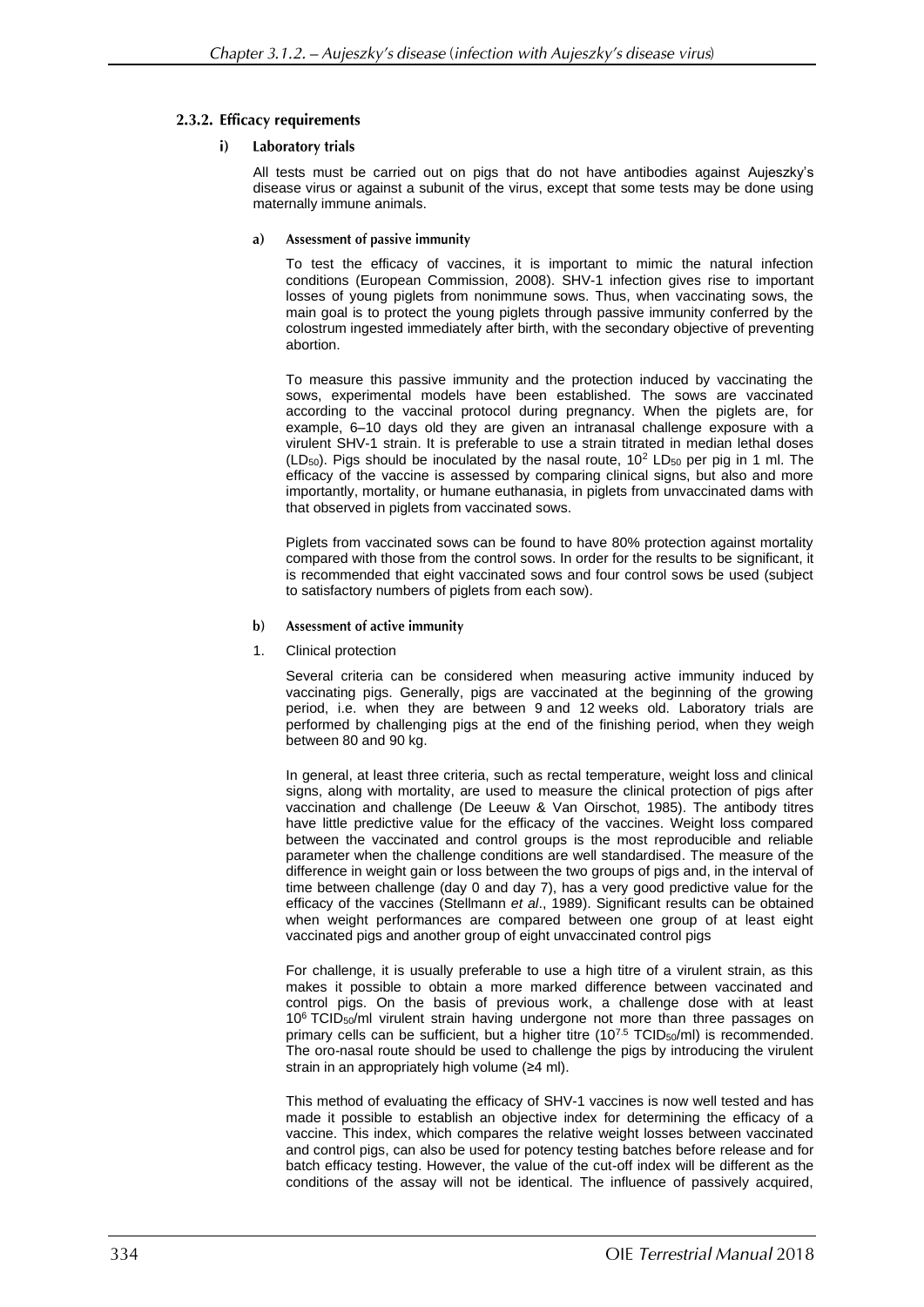maternally derived antibodies on the efficacy of a vaccine must be evaluated adequately.

2. Virulent virus excretion

Additionally, it is desirable that vaccines should prevent or at least limit viral excretion from infected pigs (Vannier *et al*., 1991). When a control programme against Aujeszky's disease is based on large-scale vaccination, it is essential to choose the vaccines or the vaccinal scheme that best limits the replication of virulent virus in infected pigs. Several assays have been performed to compare vaccines on that basis.

Generally, the pigs are vaccinated and challenged at different periods. It is better, but more time-consuming, to infect pigs at the end of the finishing period. To measure the virus excretion, nasal swabs (taken at 10 cm depth in the nostrils) are taken daily from each pig from the day before challenge to at least 12 days after challenge. The swabs can be weighed before the sampling and immediately after to calculate the exact weight of collected mucus. Medium is then added to each tube containing a swab. The virus is titrated from the frozen and thawed medium.

Different indexes can be used to express the quantity of virulent virus excreted by pigs, taking into consideration the duration and the level of viral excretion, and the number of pigs excreting virulent virus.

3. Duration of immunity

It is recommended that any claims regarding the onset and duration of immunity should be supported by data from trials. Assessment of duration of immunity can be based on challenge trials or, as far as it is possible, on immunological and serological tests.

#### ii) **Field trials**

In general terms, it is extremely difficult to assess vaccine efficacy in animal populations. In order to do this, it would be necessary to vaccinate the animals in the absence of the pathogen that the vaccine protects against, then to await the moment of infection and to compare the effects of infection in vaccinated animals (or the offspring of vaccinated dams) with the effects in the unvaccinated animals of the same age, in the same building and in the same batch as the vaccinated animals (or those protected passively). As all these conditions are difficult to achieve in the field, field trials are certainly more appropriate to safety testing than to efficacy testing, except for the development of DIVAvaccines that offer the opportunity to evaluate the effectiveness of vaccines under field conditions (Bouma, 2005).

# 2.3.3. Stability

Tests have to be carried out to verify the shelf life proposed by the manufacturer. These tests must always be real-time studies; they must be carried out on a sufficient number of batches (at least three) produced according to the described production process and on products stored in the final container, and normally include biological and physicochemical stability tests. The manufacturer has to provide the results of analyses that support the proposed shelf life under all proposed storage conditions. Usually, the proposed shelf life corresponds to the period for which the product is considered to be stable minus 3 months.

# 3. Vaccines based on biotechnology

# 3.1. Vaccines available and their advantages

Biotechnology combined with a better knowledge of the functions and characteristics of the SHV-1 glycoproteins helped to develop new vaccines. For example, Quint *et al.* (1987) deleted glycoprotein Ecoding sequence from the NIA3 strain. This resulted in an efficient DIVA-vaccine against Aujeszky's disease, allowing differentiation of vaccinated from infected animals (DIVA vaccines). Most of the vaccines used at the moment are obtained from recombinant DNA-derived gene-deleted virus. The deletion of the genes coding for the glycoprotein E is the most commonly used, allowing an attenuated live virus vaccine to be obtained but still protecting against the clinical signs and reducing significantly the level of the viral excretion by the pigs vaccinated and infected. Because of the ability of some glycoproteins of SHV-1 to induce strong immune responses, efficiencies of DNA vaccines, consisting of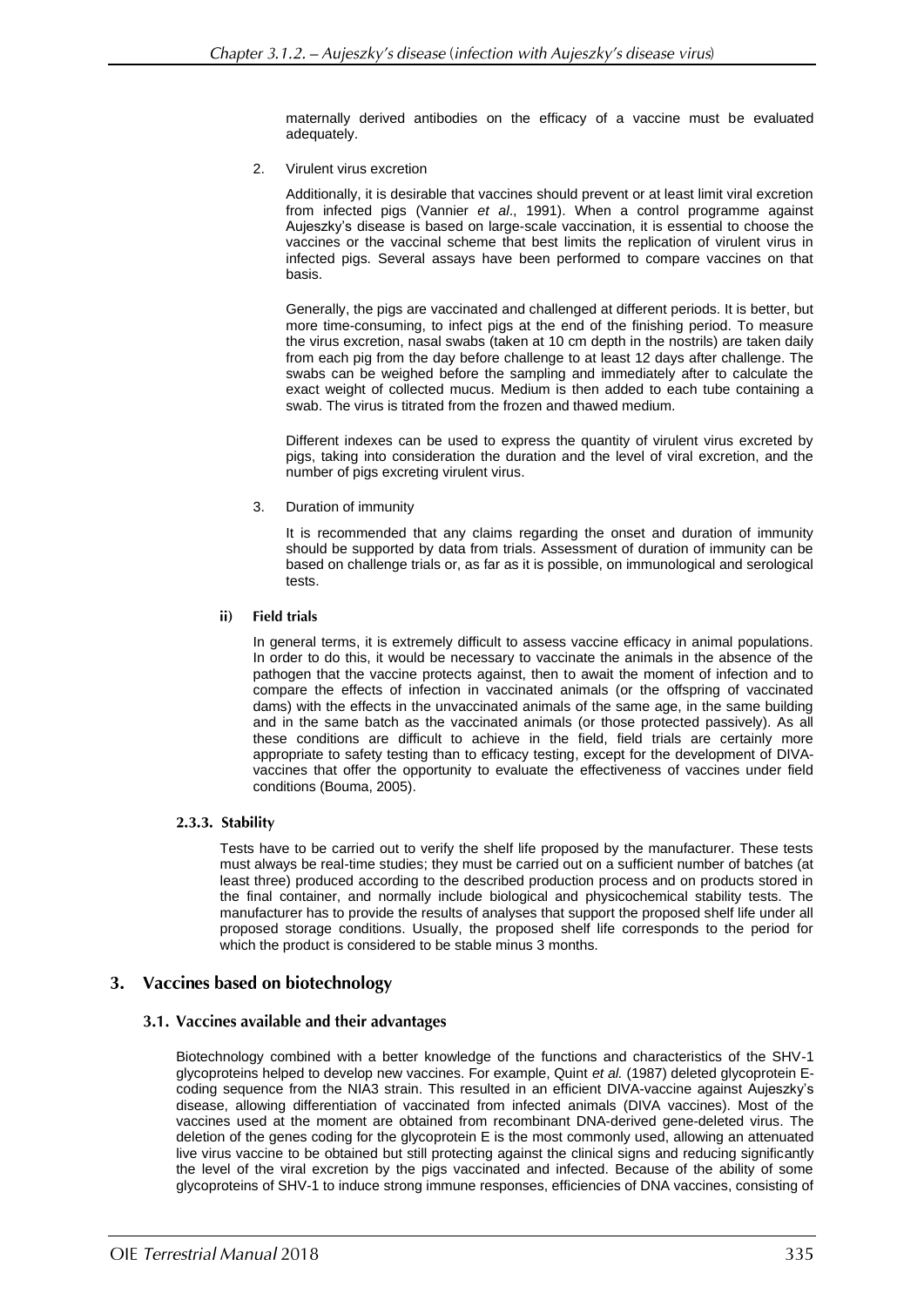plasmids encoding these glycoproteins, were tested. Indeed, DNA vaccination has a number of advantages: ease of construction and standardised production of plasmids, no handling of infectious particles, induction of humoral and cellular immune responses, bypass of the maternal derived immunity. The pioneering study on DNA vaccination against Aujeszky's disease infection was published in 1997 (Gerdts *et al.,* 1997). The use of a novel generation of plasmid amplifying the level of gene transcription of the proteins of interest (Dory *et al.,* 2005) have been shown to be efficient strategies. These vaccines are not yet commercialised.

### 3.2. Special requirements for biotechnological vaccines, if any

Criteria to assess quality, safety and efficacy of the vaccines derived from the biotechnology are the same as the ones defined for conventional vaccines (see section C.2). Nevertheless special attention has to be paid to the stability of the recombinant DNA construction.

# **REFERENCES**

BANKS M. (1985). DEtection of antibodies to Aujeszky's disease virus in whole blood by ELISA-disc. *J. Virol. Methods,* **12**, 41–45.

BOUMA A. (2005). Determination of the effectiveness of pseudorabies marker vaccines in experiments and field trials. *Biologicals*, **33**, 241–245.

DE LEEUW P.W. & VAN OIRSCHOT J.T. (1985). Vaccines against Aujeszky's disease: evaluation of their efficacy under standardized laboratory conditions. *Vet. Q.,* **7**, 780–786.

DORY D., TORCHÉ A.M., BÉVEN V., BLANCHARD P., LOIZEL C. & CARIOLET R. (2005). Effective protection of pigs against lethal Pseudorabies virus infection after a single injection of low-dose Sindbis-derived plasmids encoding PrV gB, gC and gD glycoproteins. *Vaccine*, **23**, 3483–3491.

ELOIT M., FARGEAUD D., VANNIER P. & TOMA B. (1989). Development of an ELISA to differentiate between animals either vaccinated with or infected by Aujeszky's disease virus. *Vet. Rec.,* **124**, 91–94.

EUROPEAN COMMISSION (2008). Commission Decision of 21 February 2008 on additional guarantees in intra-Community trade of pigs relating to Aujeszky's disease and criteria to provide information on this disease 2008/185/EC: *Official Journal of the European Communities* L **316**, 5–35.

EUROPEAN PHARMACOPOEIA, SIXTH EDITION (2008). Monograph 0744: inactivated Aujeszky's disease vaccine for pigs. Monograph 0745: Aujeszky's disease live vaccine for pigs for parenteral administration. European Directorate for the Quality of Medicines and HealthCare (EDQM), Council of Europe, Strasbourg, France.

GERDTS V., JÖNS A., MAKOSCHEY B., VISSER N. & METTENLEITER T (1997). Protection of pigs against Aujeszky's disease by DNA vaccination. *J. Gen. Virol.*, **78**, 2139–2146.

HOFFMAN B., BEER M., REID S.M., MERTENS P., OURA, C.A., VAN RIJN P.A., SLOMKA M.J., BANKS J., BROWN I.H., ALEXANDER D.J. & KING D.P. (2009). A review of RT-PCR technologies used in veterinary virology and disease control: sensitive and specific diagnosis of five livestock diseases notifiable to the World Organisation for Animal Health. *Vet. Microbiol*., **139**, 1–23.

LE POTIER M.F., FOURNIER A., HOUDAYER C., HUTET E., AUVIGNE V., HERY D., SANAA M. & TOMA B. (1998). Use of muscle exudates for the detection of anti-gE antibodies to Aujeszky's disease virus. *Vet. Rec*., **143**, 385–387.

MA W., LAGER K.M., RICHT J.A., STOFFREGEN W.C., ZHOU F. & YOON K.J. (2008). [Development of real-time](http://www.ncbi.nlm.nih.gov/pubmed/18599848)  [polymerase chain reaction assays for rapid detection and differentiation of wild-type pseudorabies and gene](http://www.ncbi.nlm.nih.gov/pubmed/18599848)[deleted vaccine viruses.](http://www.ncbi.nlm.nih.gov/pubmed/18599848) *J. Vet. Diagn. Invest*., **20**, 440–447.

MARCHIOLI C.C., YANCEY R.J., WARDLEY R.C., THOMSEN D.R. & POST L.E. (1987). A vaccine strain of pseudorabies virus with deletions in the thymidine kinase and glycoprotein genes. *Am. J. Vet. Res.,* **48**, 1577–1583.

MENGELING W.L., LAGER K.M., VOLZ D.M. & BROCKMEIER S.L. (1992). Effect of various vaccination procedures on shedding, latency and reactivation of attenuated and virulent pseudorabies virus in swine. *Am. J. Vet. Res*., **53**, 2164–2173.

MCFERRAN J.B. & DOW C. (1975). Studies on immunisation of pigs with the Bartha strain of Aujeszky's disease virus. *Res. Vet. Sci.,* **19**, 17–22.

MOENNIG V., WOLDESENBERT P., FEY H.R., LIESS B., DOPOTKA H.D. & BEHRENS F. (1982). Comparative evaluation of ELISA and neutralization test for the diagnosis of Aujeszky's disease. *In:* Current Topics in Veterinary Medicine